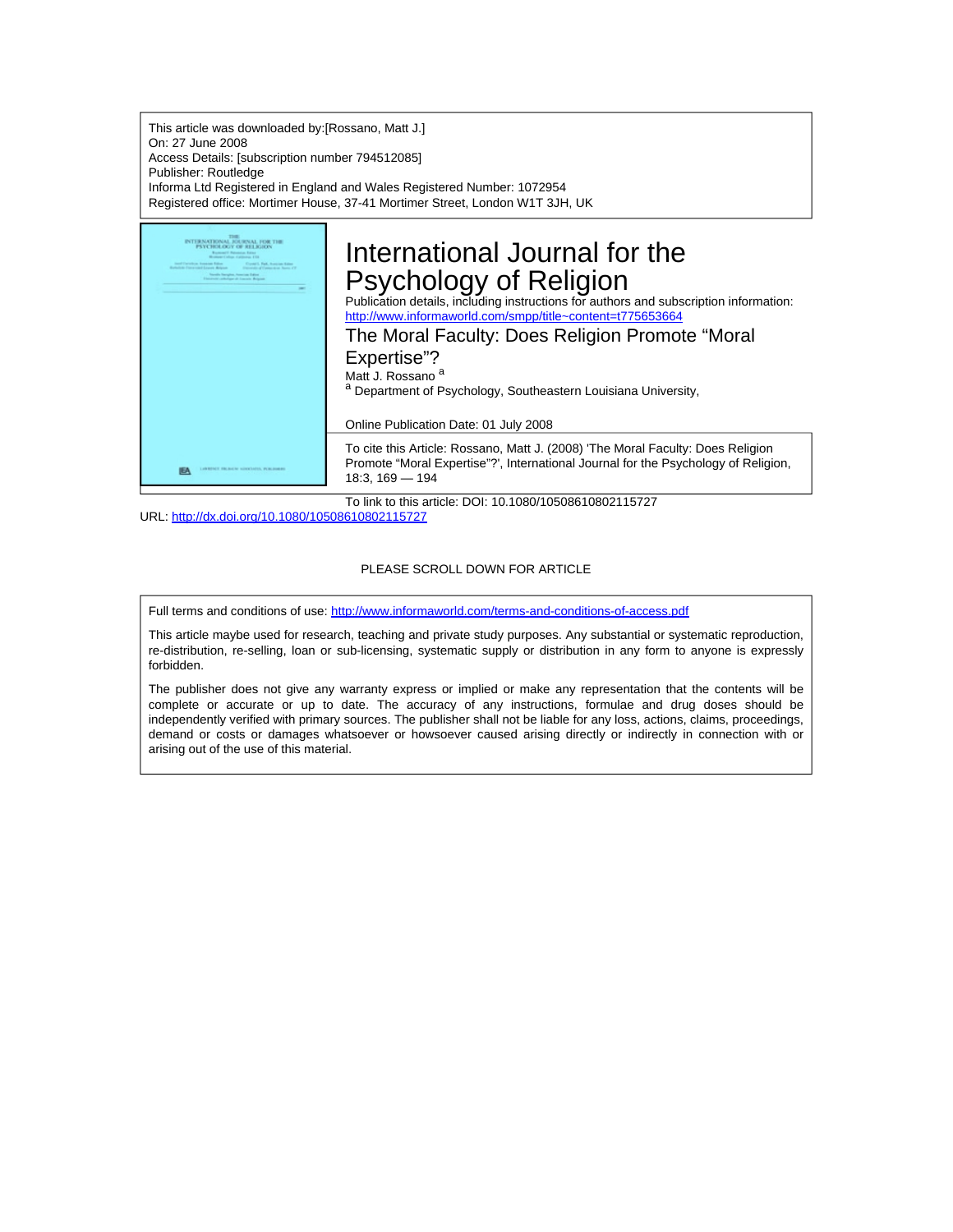The International Journal for the Psychology of Religion, 18:169–194, 2008 Copyright © Taylor & Francis Group, LLC ISSN: 1050-8619 print/1532-7582 online DOI: 10.1080/10508610802115727



# **THEORY**

# The Moral Faculty: Does Religion Promote "Moral Expertise"?

Matt J. Rossano

Department of Psychology Southeastern Louisiana University

Research on the moral faculty indicates that morality emerges naturally over the course of normal human development, similar to other competencies such as face perception, language, numerical reasoning, and some motor skills (running, jumping, etc.). One implication of this is that there should be a roughly normal distribution of moral skills. Thus, while most people develop competent moral skills, a few fail to develop these skills and a few develop them to an "expert" level. The skill development literature indicates that deliberate practice is necessary for the acquisition of expertise. Religious participation appears to provide the basic elements of deliberate "moral practice." Empirical evidence is reviewed supporting the notion that religion provides the means and opportunity for the acquisition of moral expertise. A program of research into moral expertise is proposed with testable hypotheses presented.

The argument to be presented can be summarized as follows: Recent research on the moral faculty indicates that morality is a naturally emerging competency. This puts morality in the same category as other naturally emerging competencies such as face perception, language, numerical reasoning, and some

Correspondence should be sent to Matt J. Rossano, Department of Psychology, Box 10831, Southeastern Louisiana University, Hammond, LA 70402. E-mail: mrossano@selu.edu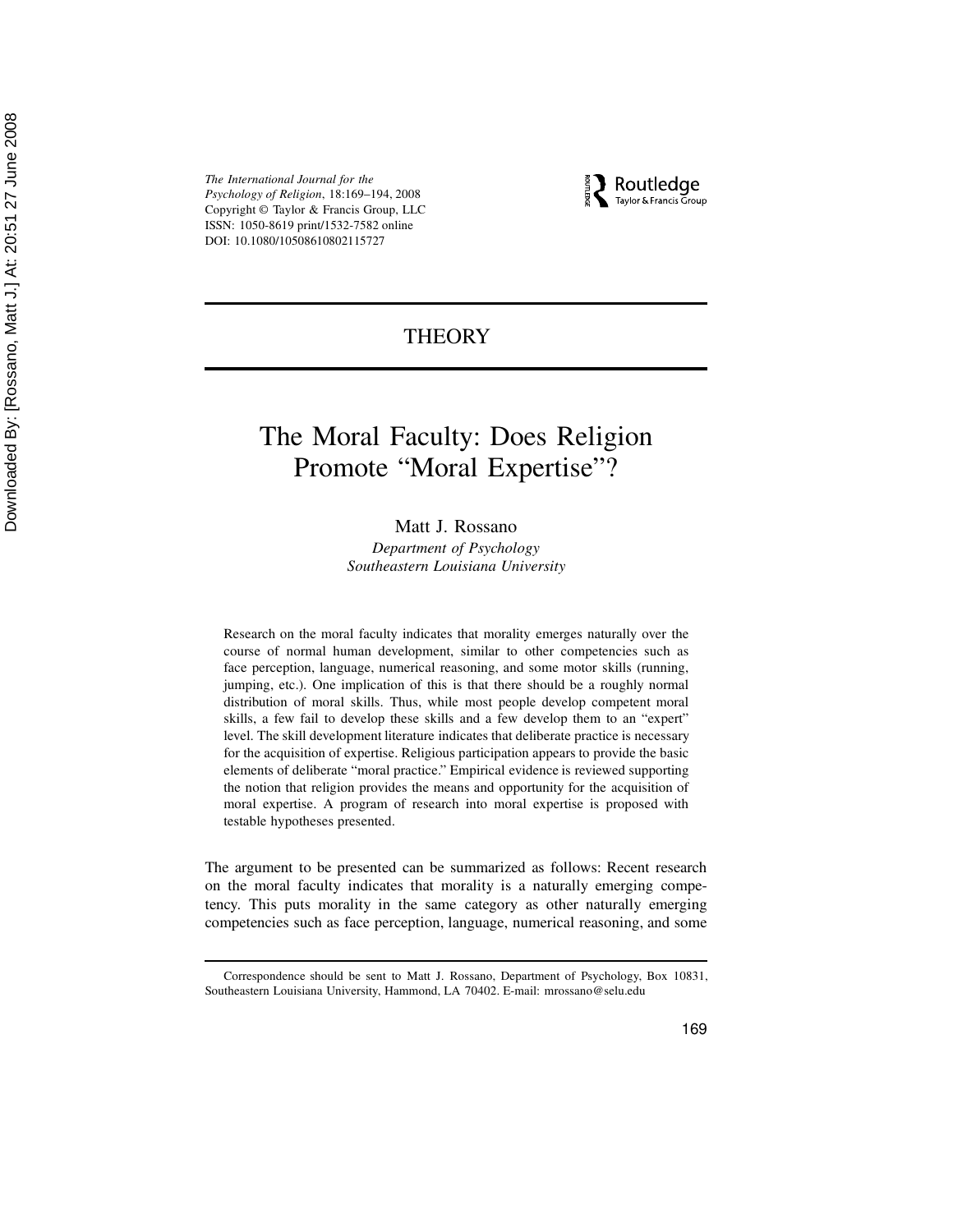motor skills (walking, running, jumping, etc.). These competencies are typically characterized by a roughly normal distribution of abilities, with most people developing some level of acceptable functionality, whereas far fewer are either functionally impaired or extraordinarily capable (the experts). Concentrating on just the expert end of the distribution, research on skill development indicates that deliberate practice is essential to the acquisition of expertise. The core elements of deliberate practice are present in the moral teachings, activities, and rituals of the world's religious traditions. Empirical evidence supports the notion that religious practice facilitates the acquisition of moral expertise. In this article, each of these points is discussed and defended, and a framework for future research on religion and moral expertise is outlined with testable hypotheses proposed.

# DEFINING MORALITY

The "moral faculty" refers to how morality develops. Before discussing this, morality itself must be defined. Traditionally, morality has been understood as a set of rules for guiding behavior (e.g., the Decalogue, the Eightfold path, "do unto others ...", etc.). At least as far back as Aristotle, morality has also been viewed as a set of character virtues (e.g., honesty, courage, temperance, etc.) that incline one toward honorable behavior and contribute to human flourishing. More recently, philosophers and social scientists have investigated morality as the reasoning process behind an ethically justifiable conclusion or action (e.g., Why is it right for Hans to steal the medicine for his ailing wife?). For current purposes, all three of these aspects of morality—rules, virtues, and reasoning are relevant. Morality is here defined as the cultivation and application of virtue. In this definition, the "cultivation of virtue" refers to the development of character traits that motivate moral action, whereas the "application of virtue" refers to both an understanding of moral rules and proper reasoning about which rules apply in what situations. Thus, in agreement with Zagzebski (1996, p. 113– 115), this article holds that morality is motivational (wanting to do what's right), cognitive (knowing what the right thing is), and behavioral (possessing the skills to execute the right action).

Although the terms *morality* and *altruism* are closely connected, for present purposes they are not synonymous. Altruism is acting for the benefit of another without expectation of reciprocation. As just outlined, morality is broader, encompassing not just the altruistic act itself but the motivation behind it and the principle supporting it. Indeed, an isolated "altruistic" act might not necessarily be moral if, for example, it served only to reinforce a destructive dependency (giving an alcoholic money to buy a drink). Morality is also not the same as spirituality. As defined by Zinnbauer and Pargament (2005, p. 35), spirituality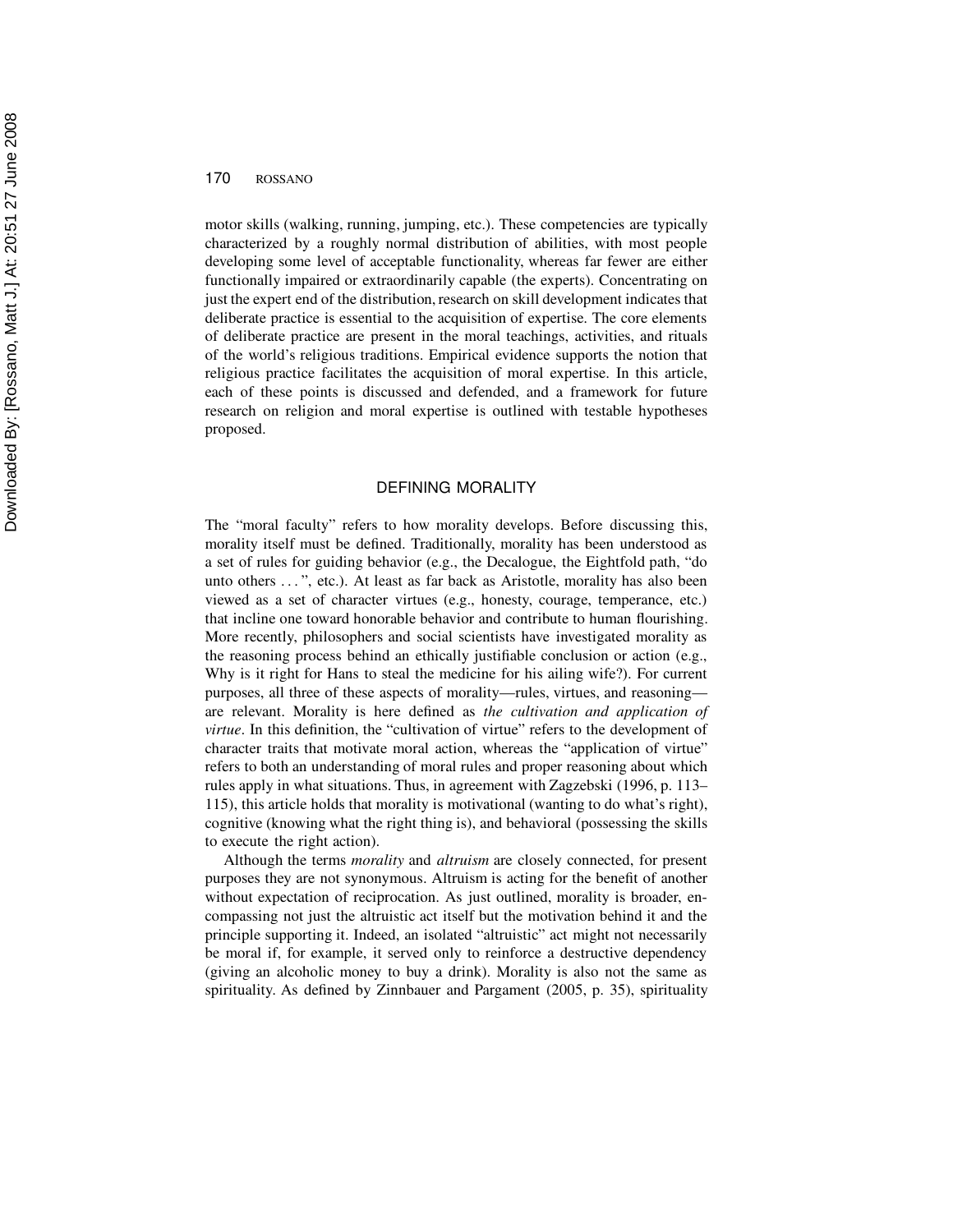involves a search for the sacred, often occurring outside of traditional religious contexts. Moral behavior is very likely part of that search, but the search is often broader including such things as artistic endeavors, philosophic reading, and community involvement.

Finally, it needs to be recognized that morality evolved as a means of organizing local, often kin-based social relationships (Krebs, 2005; Richerson & Boyd, 2001; Ridley, 1996). Thus, for the vast majority of our evolutionary history, morality was tribal or within-group morality—it pertained exclusively to how other members of the tribe were to be treated. The same moral regard was not extended to the members of other tribes. The ease with which out-group members have been dehumanized and brutalized thought human history is the legacy of this evolutionary origin. Furthermore, religion has often served as a support mechanism for within-group morality and the building of strong intragroup coalitions (Durkeim, 1912/1965; Irons, 2001; Kirkpatrick, 2005; Rossano, 2007; Wilson, 2002). Although it obviously seems more moral to be universalistic than tribalistic (treat all with the same moral consideration regardless of group status), it is not easily done given our basic groupish nature and the cultural differences often encountered when defining "right" and "wrong."

## THE MORAL FACULTY

Recently, many scholars have summarized the evidence supporting the notion of a natural moral faculty (Broom, 2003; Hauser, 2006; Joyce, 2006; Krebs, 2005; Ridley, 1996; Sober & Wilson, 1998). This moral faculty is thought to be one of a collection of intuitive ontologies—competencies that emerge spontaneously over the course of normal human development (Boyer & Barrett, 2005). Other such competencies include skills such as language, face perception, numerical reasoning, categorization, and some motor skills (e.g., running and jumping). Although moral thinking shares many features in common with these other competencies, its closest kinship is thought to be with language (Hauser, 2006, pp. 36–37, 112, 156). For example, over the course of development, infants and children show an evolved hypersensitivity to both linguistically and morally relevant inputs (Baldwin, Markman, Bill, Desjardins, & Irwin, 1996; Harris & Nunez, 1996; Markman & Hutchinson, 1984; Nunez & Harris, 1998). More significantly, both morality and language show a combination of universals and culture-specific variations. Although different languages vary in their structure, underlying universals in development, recursive grammar, and biological foundations also exist.

So too with morality—universals in fundamental moral principles are present, but the application of moral rules shows culture specificity. For example, crossculturally parents are expected to care and nurture their children; neglect and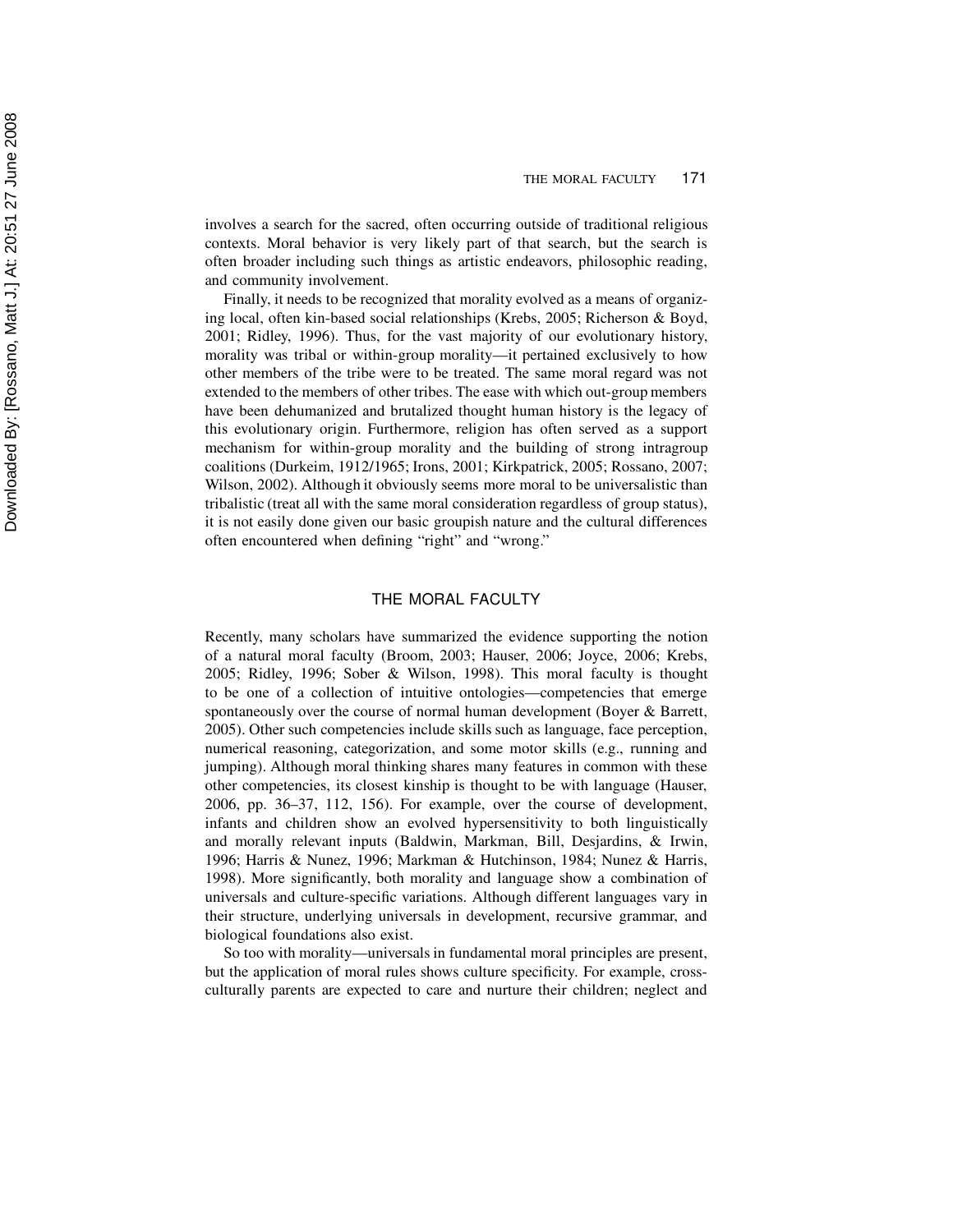indifference toward one's offspring are universally condemned. However, specific conditions when abandonment might be morally permissible vary. Among many hunter-gatherers, those conditions might be when the infant is weak and sickly and food is scarce, whereas in Western societies it might be when the mother is a cocaine-addicted teenager and an adoptive couple is readily available. Other moral universals with culture-specific parameter variations appear to be present as well, such as a bias for regarding intended harm as more culpable than unintended harm and a concern for equity in reciprocal exchanges (Hauser, 2006, pp. 122–131; Henrich et al., 2001; O'Neill & Petrinovich, 1998).

These naturally emerging competencies are commonly characterized by a broadly normal distribution of abilities (Geary, 2005, pp. 257, 334–335). For example, consider language skills: While the vast majority of people acquire varying levels of functional competence, far smaller numbers are either linguistically impaired (abused/neglected children, familial dyphasics, etc.) or extraordinarily capable (great orators, prize-winning playwrights and novelists, etc.). Or consider running and jumping skills: To varying degrees, nearly all humans can run and jump; small numbers, however, are either functionally impaired (e.g., cerebral palsy or spina bifida victims) or highly skilled (e.g., Olympic sprinters or ballet dancers).

The same type of distribution should characterized moral functioning. Although the vast majority develops competent moral skills (i.e., they get along in society and form close personal relationships), a rare few should be either incompetent (sociopaths, psychopaths, etc.; Blair, 1995; Blair, Jones, Clark & Smith, 1997) or extraordinarily capable (moral "experts"). Thus, an important implication of the moral faculty is the idea that moral expertise exists (actually or potentially) in the population. Studying moral experts and the process whereby moral expertise is acquired can provide valuable insights into the human moral sense. Already, a sizeable literature exists addressing the process of skill development across a varied array of domains (Abernethy, 1987; Ericsson & Lehmann, 1996). This literature provides a framework for studying the acquisition of moral expertise.

# MORAL EXPERTISE

Viewing morality as a perfectible natural ability is not new. In his Nicomachean Ethics, Aristotle (n.d.) contended that the virtuous person makes right behavior a habit and this habit is trainable:

Moral virtue comes about as a result of habit.... Neither by nature, then, nor contrary to nature do the virtues arise in us; rather we are adapted by nature to receive them, and are made perfect by habit.... The virtues we get by first exercising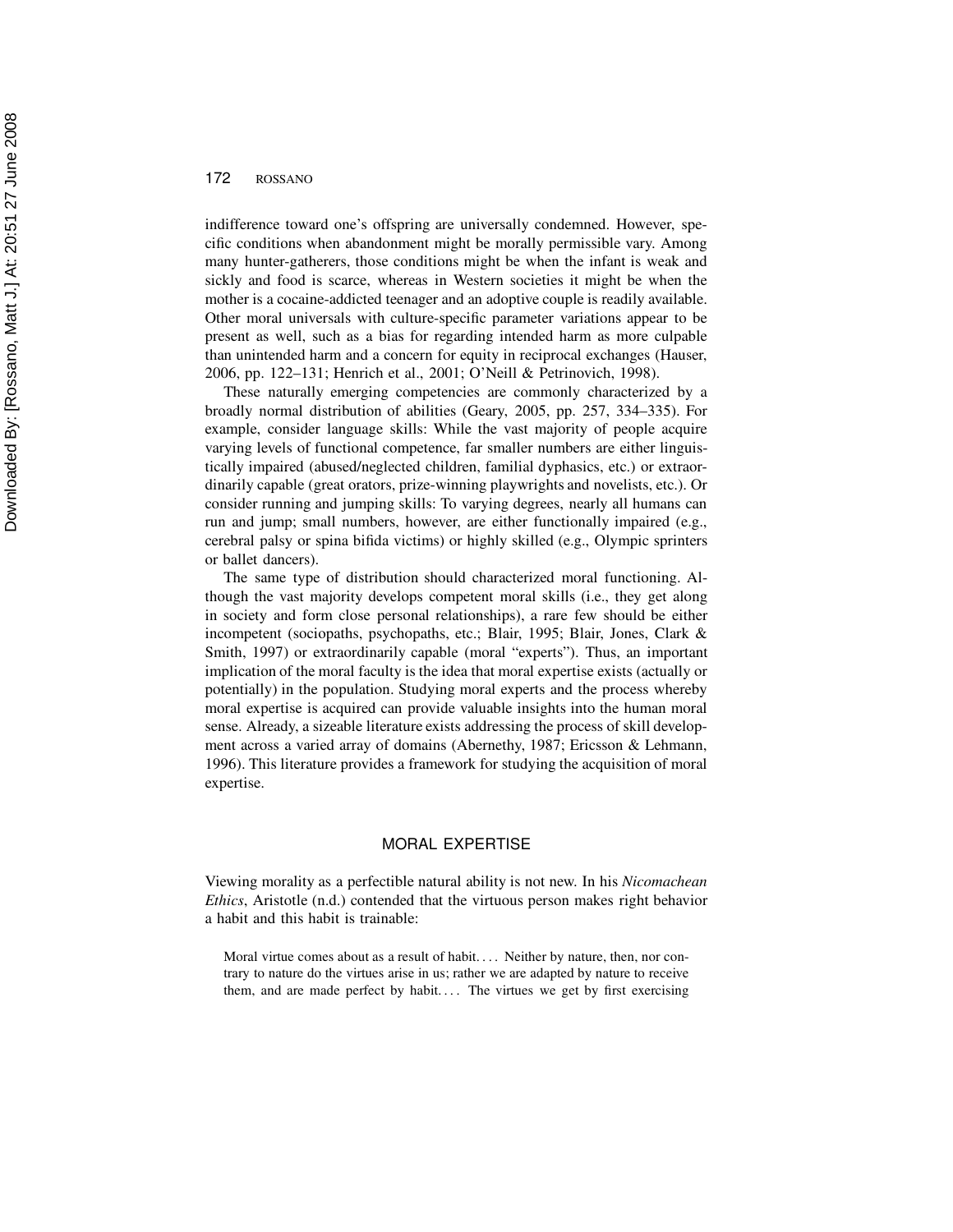them, as also happens in the case of the arts.... Men become builders by building and lyre players by playing the lyre; so too we become just by doing just acts, temperate by doing temperate acts, brave by doing brave acts. (book 2, chap. 1)

Later scholars including Thomas Aquinas and Thomas Jefferson followed in this tradition. As with Aristotle, Jefferson (1787/1955) argued that our moral sense may be "strengthened by exercise as may a particular limb of the body" (p. 15). These analogies to physical development are instructive. Just as one can perfect physical skills to an elite level (such as a pro-caliber golf swing or an Olympic-level backstroke), one can develop expert-level moral skills.

Recent research offers at least three empirical lines of support for the notion that moral skills can be perfected with practice. First, Baumeister and colleagues (Baumeister & Exline, 1999; Muraven & Baumeister, 2000; Muraven, Baumeister, & Tice, 1999) provide evidence that self-control is central to virtuous behavior, and self-control exhibits features analogous to a muscle. For example, it can suffer "fatigue"—when two sequential tasks require self-control, performance on the second declines. More important, self-control also exhibits long-term "strengthening" with exercise—participants required to practice acts of self-control over a 2-week period performed better than control participants on a follow-up self-control task. Furthermore, motivation can also heighten selfcontrol's endurance (Muraven & Slessareva, 2003). These studies have religious implications. Religious practices that require self-restraint (e.g., attending church rather than sleeping in, not taking the Lord's name in vain) and religious ideas that motivate that restraint (e.g., salvation, eternal damnation, divine judgment, etc.) may over time strengthen the self-control muscle facilitating moral behavior.

A second line of evidence involves spirituality and wisdom, both of which are universally viewed as morally virtuous (Peterson & Seligman, 2004). Recent evidence indicates that spirituality can be understood as a form of intelligence and wisdom as a type of skill-based expert knowledge, and both can be enhanced through social interaction and observation (Baltes & Staudinger, 2000; Emmons, 2000; Oman & Thoresen, 2003; Staudinger & Baltes, 1996). For example, Staudinger and Baltes found that participants' performance on dilemmas used to measure wisdom improved significantly when they were allowed social collaboration followed by integrative reflection (as opposed to just individual reflection). This was true even if the collaboration was entirely internal, that is, conversing with a wise "inner voice" (as is not uncommon in prayer).

A third line of evidence can be found in intervention programs with at-risk children. Programs designed to increase children's empathetic awareness, social skills, self-control, and social problem solving have been found to significantly reduce discipline and delinquency problems in 3- and 5-year follow-up assessments (Conduct Problems Prevention Research Group, 2002; Ialongo, Poduska, Werthamer, & Kellam, 2001).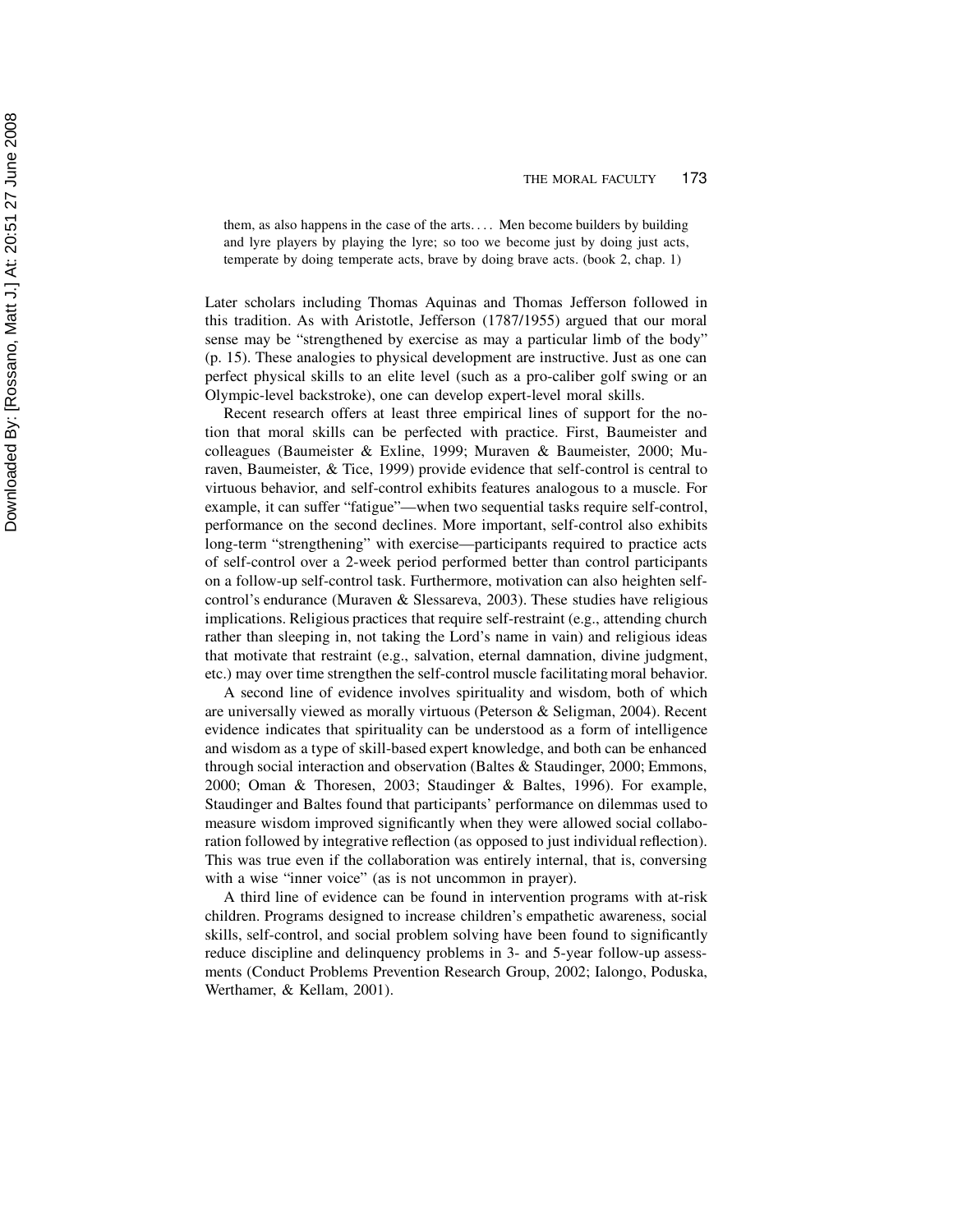Collectively, these studies show that certain practices enhance morally relevant character traits or abilities such as self-control, wisdom, social intelligence, and empathy. Furthermore, the practices that fortify these abilities are common in religious settings. Thus, religion's behavioral obligations and proscriptions, motivational concepts, and meditative rituals may act as morality enhancers by cultivating self-control, empathy, and social reasoning. Although biological endowment plays a role in the development of these abilities, training is also essential. A growing literature on skill development has uncovered the principles by which this training ultimately produces expertise.

# THE ACQUISITION OF SKILLED PERFORMANCE AND EXPERTISE

Modern empirical work on the development of expertise can be traced back to the pioneering studies of de Groot (1946), who found that chess experts were far superior to novices in their ability to select the best moves after a brief examination of the chessboard. In succeeding decades, studies have scrutinized expertise in a wide range of sports, professions, and other activities, including chess (Charness, 1989; Chase & Simon, 1973), medical diagnosis (Elstein, Shulman, & Sprafka, 1990), computer programming (Adelson & Soloway, 1985; Jeffries, Turner, Polson, & Atwood, 1981), music (Ericsson, Krampe, & Tesch-Romer, 1993; Sloboda, 1991), cricket (Lamb & Burwitz, 1988; McLeod & Jenkins, 1991), table tennis (Bootsma & van Wieringen, 1990), snooker (Abernethy, Neal, & Koning, 1994), and volleyball (Allard & Starkes, 1980). This body of literature has concluded that a particular activity, called deliberate practice, is essential to the acquisition of expertise (see reviews in Ericsson, 2002; Ericsson & Lehmann, 1996). In fact, the extent of deliberate practice is directly related to the ultimate level of skill attained (Ericsson, 2002).

# DELIBERATE PRACTICE

Deliberate practice is a unique form of activity, distinguishable from both work and play, where goal-directed, concentrated effort is expended to improve specific mental and physical skills. It has three important characteristics:

- 1. The critical evaluation of one's current skill state against that of a more skilled model.
- 2. The constant focus on the elevation, not maintenance, of skill.
- 3. The maintenance of conscious, voluntary control over the target behavior.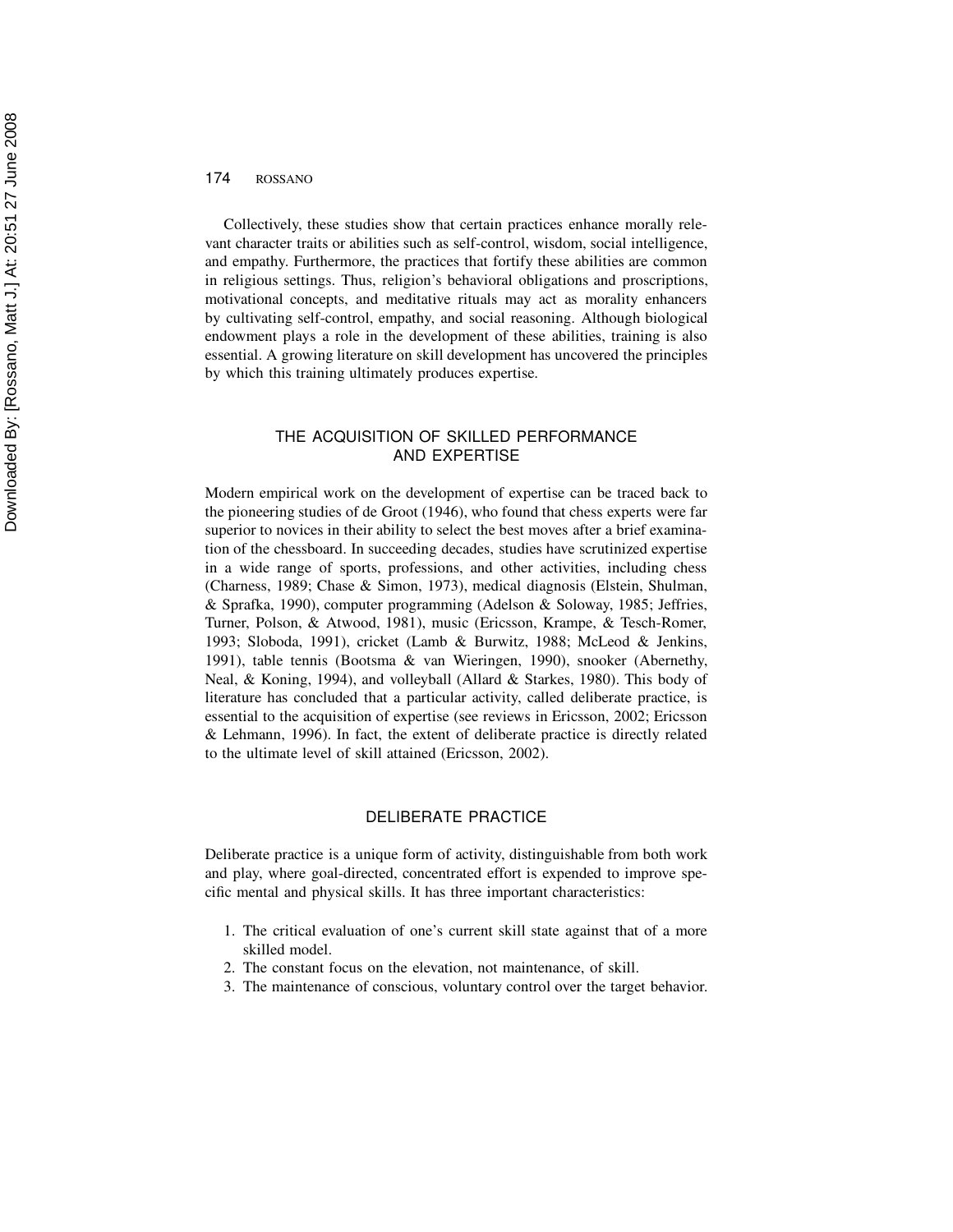# Evaluation of Current Skill State Against More Skilled Model

In their analysis of chess expertise, Charness, Krampe, and Mayr (1996) found that future chess grand masters improved their skills by spending countless hours studying the games of past masters. While studying a game, they would predict the grand master's moves in various situations. When their predictions differed from the master, they would review the chessboard to uncover what the master had seen that they had missed. Through repeated iterations of analysis, review, and self-critical evaluation, future chess experts trained themselves to "see" and "think" as a grand master. Whatever the specific skill, constant self-monitoring and self-evaluation (often with the aid of a teacher or coach) are necessary to progress.

Although early stages of skill acquisition focus on emulating the model, later stages shift to producing desired outcomes. In other words, as mental and physical skills develop, one increasingly concentrates on results (Zimmerman, 2002). Thus at first, a tennis novice closely watches a model's backhand and concentrates on properly executing the movement. Then, as the movement becomes more natural, the novice's concentration shifts to placing the ball in desired locations.

#### Focus on Elevation Not Maintenance of Skill

Elevating skill often involves repetitious exercises; however, deliberate practice is not mindless repetition (Ericsson, 2002, p. 29). Once a skill has been acquired, there is a natural tendency toward automatization (Anderson, 1987). At this point, repetitious, less rigorous practice is usually enough to maintain one's skill. Deliberate practice, however, requires that the individual resist total skill automation by constantly challenging himself or herself with new goals and more effective behaviors. Expert pianists, for example, often purposely rehearse an already-learned piece at an excruciatingly slow tempo, thus forcing themselves to concentrate on individual notes and the relationships among them.

#### Maintenance of Conscious Control Over Behavior

Moving from a current skill level to a higher one requires that potential experts retain some degree of conscious control over target behaviors. This control allows experts to respond effectively to unexpected circumstances or (in the case of sports) the responses of competitors. Lehmann and Ericsson (1997) demonstrated this "retention of control" in a study where expert pianists, in the course of playing a memorized piece, were unexpectedly required to skip every other measure, or play with only one hand, or even transpose the piece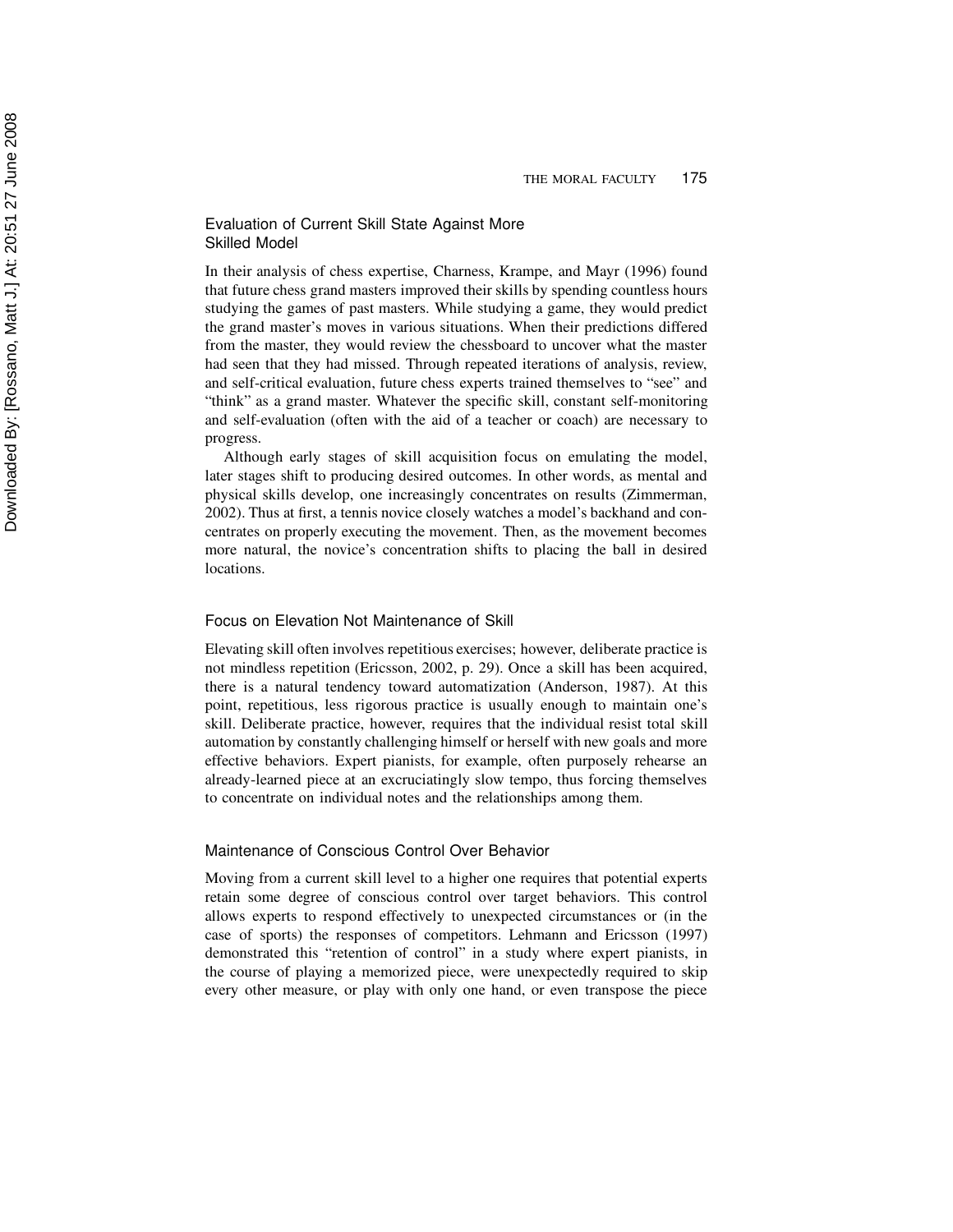into another key. Despite these changes and the novel movement patterns they entailed, the accuracy of the pianists' performance remained high. Thus, they were not just running off automated motor routines but were flexibly controlling stored knowledge to meet task demands.

Along with these three core features, Ericsson (1996) identified some other important characteristics of deliberate practice: (a) It involves activity that is at a difficulty level appropriate but challenging to the individual's current skills, (b) it provides informative feedback concerning the individual's success in attaining new skill levels, (c) it provides opportunities for repetition of new skills, and (d) it provides opportunities for the correction of errors as skills are being learned.

Three important summary points emerge concerning deliberate practice and expertise. First, deliberate practice is necessary for skill acquisition (although it may or may not be sufficient; Ericsson & Charness, 1994; Sternberg, Grigorenko, & Ferrari, 2002). Second, what separates elite performers from average performers is the effort and duration of deliberate practice. The average person drops deliberate practice for a less rigorous, more repetitious form of practice once an acceptable level of competence is achieved. Experts continue deliberate practice for a much longer time, possibly indefinitely, to advance skill to a superlative level (Ericsson, 2002). Finally, deliberate practice requires effort and focused attention. So demanding is this activity that only a few hours of it can be sustained in a day's time before rest is required (Ericsson et al., 1993).

The literature on skill development is clear: To achieve expertise one must engage in deliberate practice. Therefore if one is to achieve moral expertise, then one must engage in deliberate moral practice. But where and how does this type of practice take place? In the next section I argue that currently the most common setting for this type of practice is a religious one.

# DEFINING RELIGION

Arguments over the definition of religion have continued for years (see recent discussions in Paloutzian & Park, 2005; Zinnbauer & Pargament, 2005). Recently, many definitions have focused on religion as a meaning system or as a search for meaning or sacredness, and evidence suggests that religion holds a privileged status in this domain (Pargament, Magyar-Russell, & Murray-Swank, 2005). The current article adopts Zinnbauer and Pargment's definition for religiousness: "a personal or group search for the sacred that unfolds within a traditional sacred context" (p. 35). For current purposes, the "traditional sacred context" refers to the global institutional religions and their "systems of belief, practices, and values." It is this traditional context that distinguishes religion (or religiousness) from spirituality (Zinnbauer & Pargament, 2005). Morality, then, can be understood as a means of searching. Thus, it is unsurprising that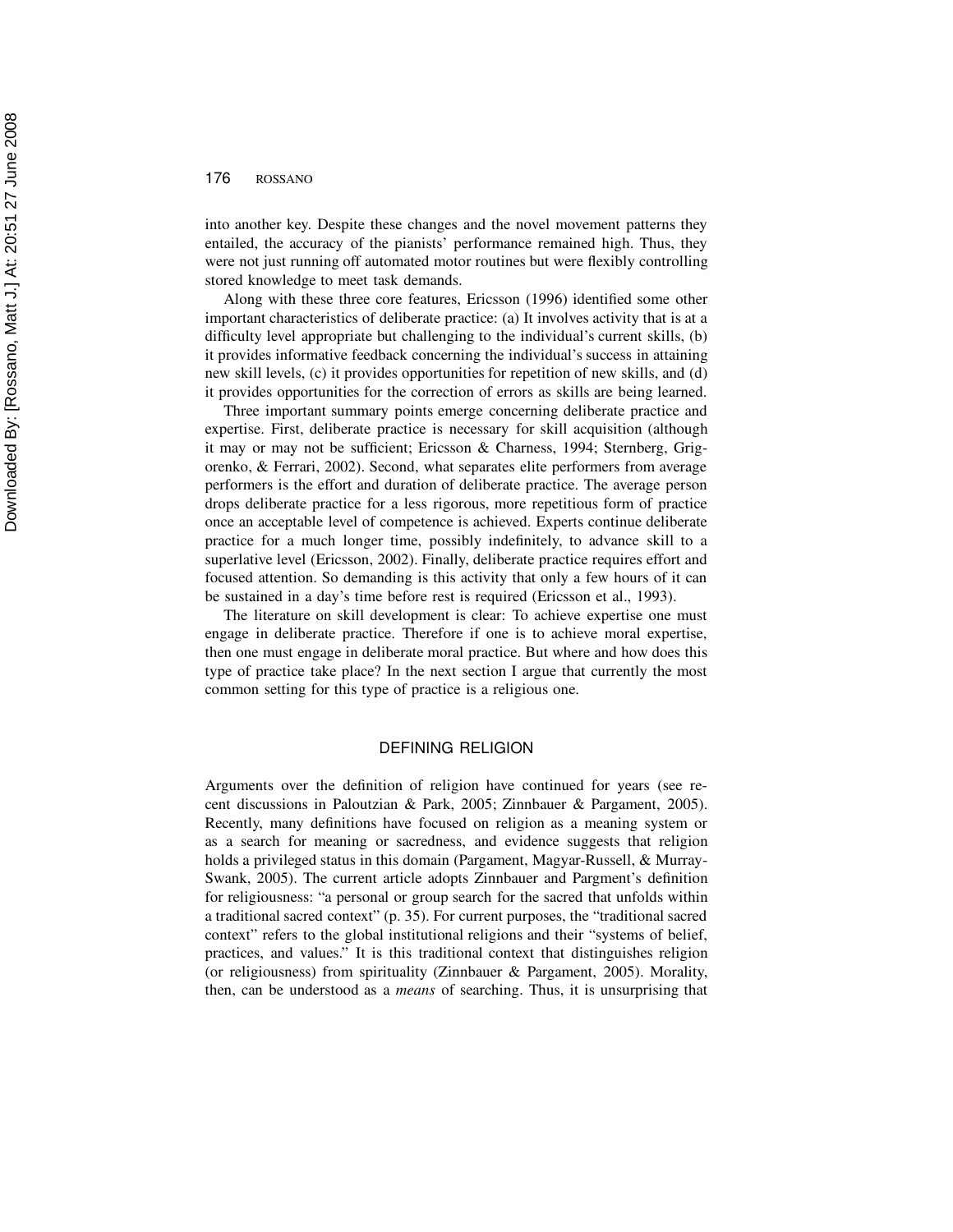among the global religious traditions both moral codes and rituals of worship that reinforce those codes are nearly universal characteristics (Bowker, 2003, pp. 6–10; Monroe, 1995, pp. 13–21).

# WHY BE A MORAL EXPERT?

Deliberate practice is demanding. For some pursuits (e.g., sports, medicine, music, etc.), extrinsic rewards in fame and finances can motivate the effort necessary for the development of expertise. There are, however, few extrinsic rewards for moral expertise. In fact, the opposite is often true (Colby & Damon, 1992, pp. 67–69). Past studies have shown that religion can be a strong motivator (Bushman, Ridge, Das, Key, & Busath, 2007; Mayer & Sharp, 1962; Nielsen, 2002; Rosen, 1950; Wuthnow, 1994). The fact that nearly all religions link moral conduct with the rewards and punishments of this life or the next makes them potentially potent moral motivators. This leads to a prediction that, compared to skeptics, the religiously devout are more likely to expend energy monitoring, analyzing, and critiquing their moral lives, resulting in the elevation of their moral skills.

It is important, however, not to confuse this elevation of moral skill with morality per se. Religion is not necessary for morality. A secular environment can produce competent moral skills just as a religious one can. Again consider the language analogy. Given a healthy biological endowment and rearing environment, a child will naturally develop competent linguistic skills. The same is true for moral abilities—that is what the moral faculty is all about. However, just as there are only a select few who hone their linguistic skills to the point of being a Nobel Prize nominee, only a few will hone their moral skills to an analogous level. It is here that religion becomes relevant.

# RELIGION AS DELIBERATE MORAL PRACTICE

Although religious rituals and practices vary widely, a number of underlying commonalities are present, and these strongly suggest that religion is well positioned as a setting for deliberate moral practice. Nearly all of the global religions have some moral standard to which members are expected to adhere or aspire. That standard may be embodied in the life and deeds of an individual (Jesus, Buddha), an authoritative set of laws or teachings (the Torah, the Dharma Sastras), or the collective example set by a tradition's holy people (Christian saints, Jewish sages, gurus, bodhisattvas, etc.). Furthermore, religion surrounds these standards and role models with powerful rituals and injunctions creating a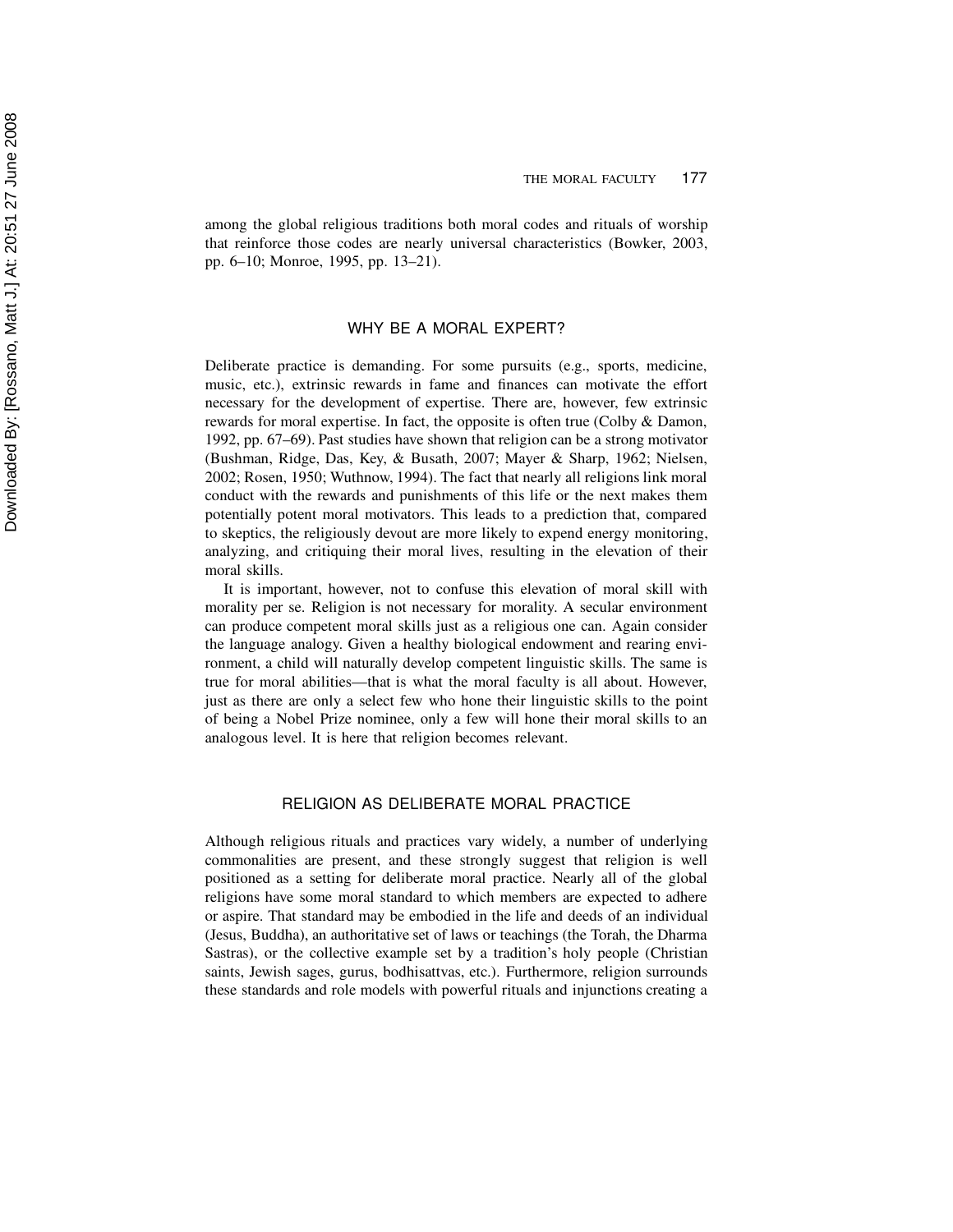particularly effective social learning context (see Oman & Thoresen, 2003, for discussion).

Second, nearly all religions require members to regularly engage in selfcritical reflection on their success or failure in adhering to this standard. For example, weekly Mass attendance is obligatory for faithful Catholics, and the Mass always begins with the Penitentiary Rite, where members call to mind their sins and ask for forgiveness. Synagogue worship among Jews includes the Amidah or Shemona Esrei prayer where one approaches God offering praise and requesting forgiveness. Faithful Muslims pray five times daily, called Salat. Salat is not just for worship but to keep the believer safe from social wrong and moral deviancy (Qur'an 29:45). Recited before each prayer is the sura al-Fatiha, a verse from the Qur'an asking for God's mercy and guidance to follow the right path. Christian, Jewish, and Muslim worship services also include some form of authoritative preaching by a priest, minister, imam, or rabbi. Oftentimes, this preaching examines some aspect of the religion's moral teaching and how that teaching should be practiced in daily life.

Finally, nearly all religions offer opportunities for acts of self-sacrifice, either through required monetary giving (Zakat in the Muslim tradition, tithing in the Christian tradition) or through acts of volunteerism (working in soup kitchens, visiting the sick and elderly, working on church committees, etc.). In the Sikh tradition, a central element of community worship is langar, where the faithful gather in the temple to prepare and serve vegetarian food for free to others regardless of race, religion, or caste.

Thus, common to the practice of most major religions are the key elements of deliberate practice: (a) regular evaluation of moral behavior against a standard, (b) continual study of the moral standard to elevate moral skill, (c) conscious deliberation over both moral shortcomings and strategies for overcoming them, and (d) opportunities to consciously exercise moral action in the community. This is not to say that all devotees engage these elements with the seriousness necessary to promote real moral growth. For many (maybe most) the rituals become routinized and lose their force. The important point, however, is that the rituals provide the means and opportunity for deliberate "moral practice."

Individually, the elements just listed do not make religion unique. Secular moral teachings (e.g., utilitarianism) and models could be substituted and studied in place of strictly religious ones. Furthermore, numerous secular groups engage in charitable acts. Religion's uniqueness is that it combines these characteristics and requires that members practice them on a regular basis. By way of highlighting this, consider the following question. Are there any purely secular groups that require members to (a) gather together regularly to evaluate their moral behavior against some agreed-upon standard, (b) listen to lessons and exhortations designed to deepen their understanding of that moral standard and motivate them to more effectively put the moral standard into action, and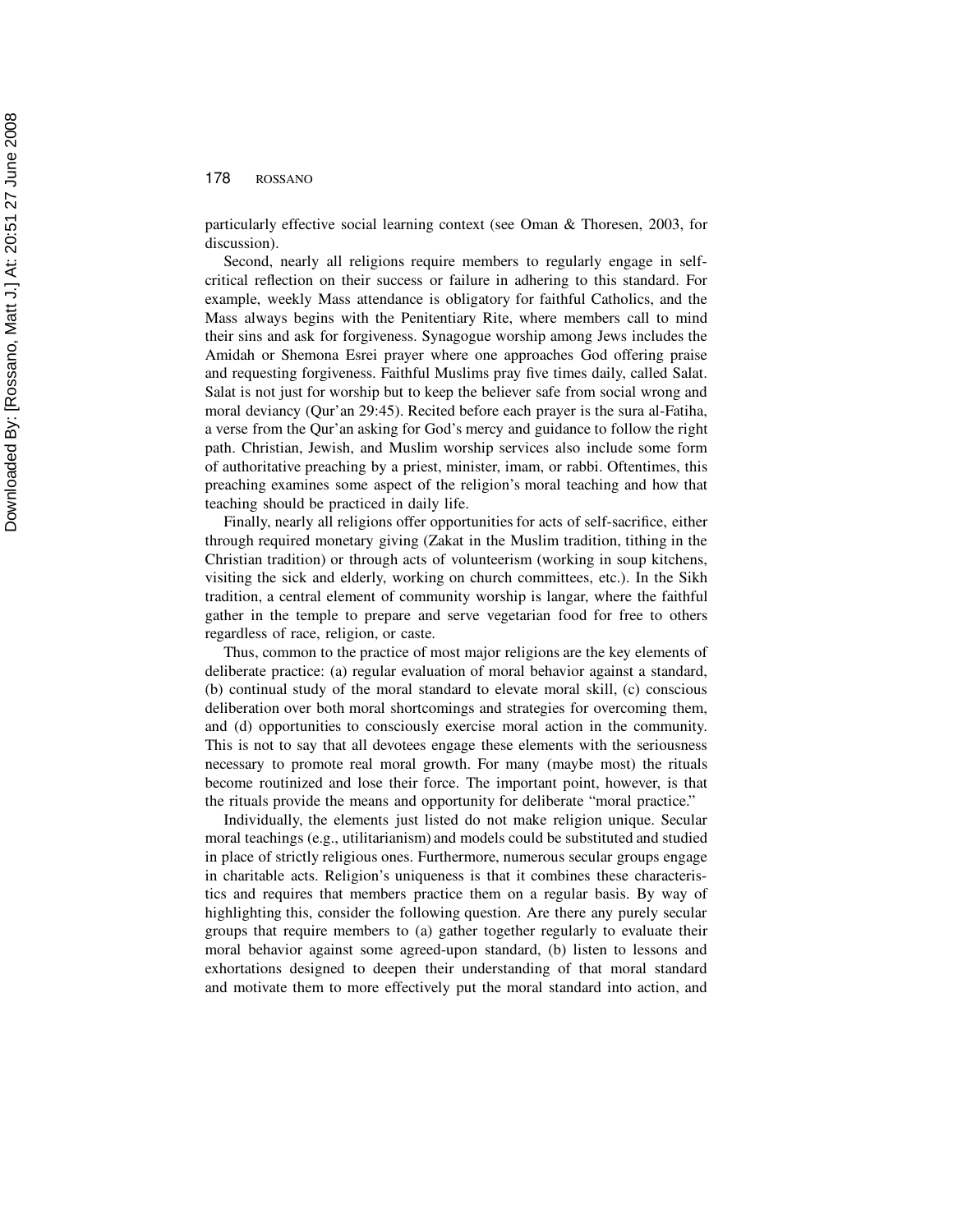(c) practice their moral precepts through organization-sponsored charity and volunteerism? Even if such secular groups exist, it seems a safe bet that they pale in size and influence compared to the world's religions. This leads to another potentially testable hypothesis: Given that deliberate practice sharpens skills and religion appears to provide the elements for the deliberate practice of moral skills, then currently the context most likely to produce moral expertise is a religious one.

### RELIGION AND MORAL EXPERTISE

#### A Study of Moral Exemplars

One way of testing the hypothesis that religion provides a natural setting for the development of moral expertise is to identify moral experts and see if religious people dominate their ranks. Anecdotally, the most commonly cited moral paragons are often religious—Gandhi, Mother Teresa, Albert Schweitzer, and so on. To my knowledge only one empirical study has attempted to identify and analyze moral experts, or what the authors called "moral exemplars." Psychologists Ann Colby and William Damon (1992) worked with a panel of moral scholars (moral philosophers, theologians, historians, professional ethicists, social scientists, etc.) to both establish a set of criteria for identifying moral exemplars and nominate candidates who fulfilled the criteria. In the end, the panel selected 24 moral exemplars for intensive study (one of whom was forced to drop out prior to completion of the study).

Curiously, none of these exemplars stood out in terms of moral reasoning capacity; instead it was their character and behavior that made them extraordinary. For current purposes however, the relevant finding from the study was this: For 19 of the 24 moral exemplars (about 80%), religion was a significant force behind their moral attitudes and actions (Colby & Damon, 1992, pp. 78–80, 279–281). This finding surprised the authors: "Almost 80% of the exemplars attributed their core value commitments to their religious faith. This was an intriguing and unexpected finding—our nominating criteria, after all, reflected nothing that was directly religious in nature" (Colby & Damon, 1992, p. 78).

#### The Moral Virtues

A second possible test of the religion/moral expertise hypothesis can be done by reviewing the current literature on religion and moral behavior. Peterson and Seligman (2004) provided a framework for this analysis by identifying what they call the "High Six" moral virtues. After extensive cross-cultural and historical analyses, they identified six traits that were universally and historically admired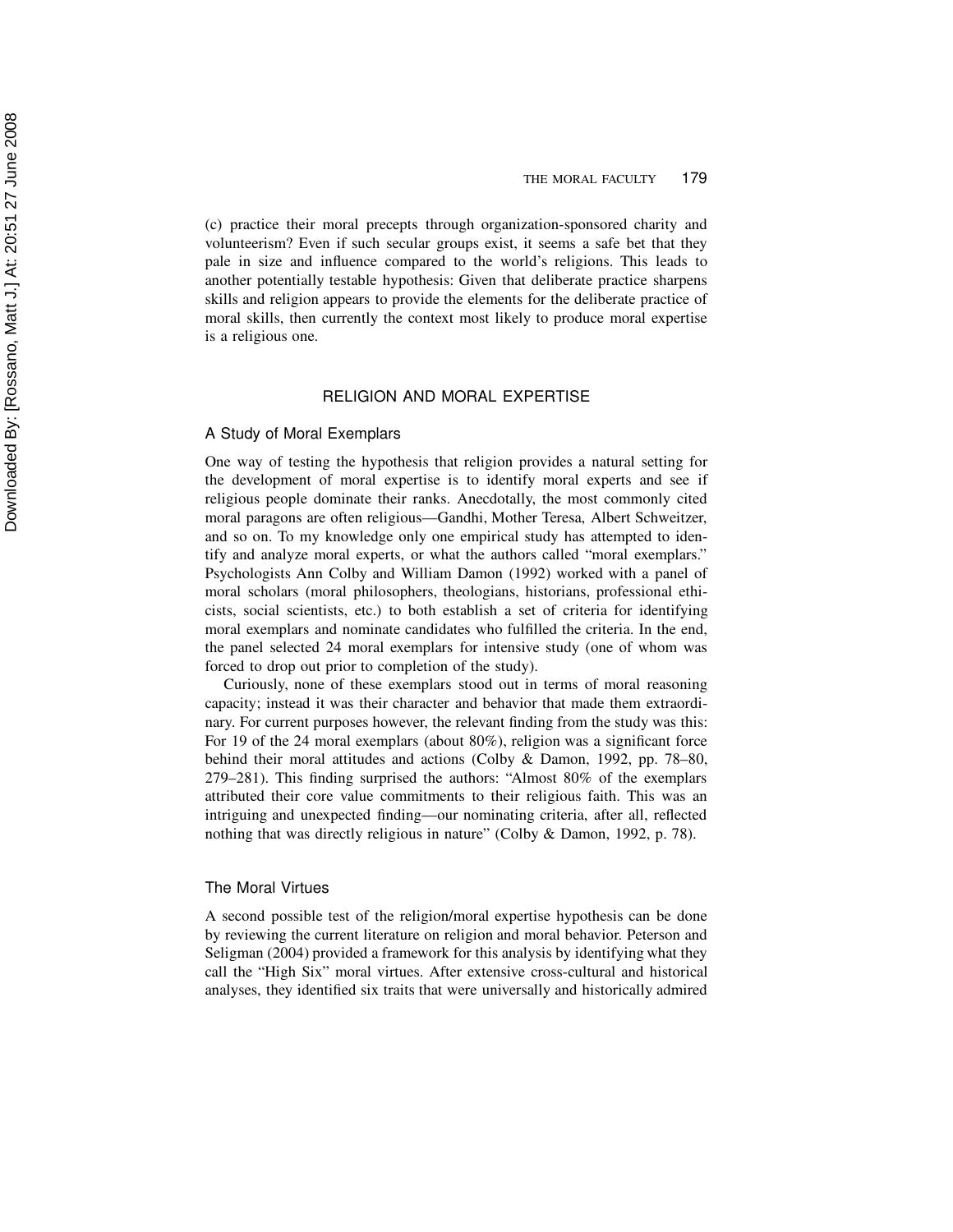as virtuous: wisdom, courage, humanity, justice, temperance, and transcendence. Each of these moral virtues is expressed through a number of character strengths. The character strengths are the specific psychological/behavioral routes by which a moral virtue is displayed. So, for example, wisdom is expressed in openmindedness, curiosity, creativity, love of learning, and perspective. The moral virtues are listed next with a brief definition and the character strengths associated with each (from Peterson & Seligman, 2004, pp. 29–30).

- 1. Wisdom: cognitive strengths that entail the acquisition and use of knowledge. Character strengths of wisdom: creativity, curiosity, open-mindedness, love of learning, and perspective.
- 2. Courage: emotional strengths that involve the exercise of will to accomplish goals in the face of opposition. Character strengths of courage: bravery, persistence, integrity, and vitality.
- 3. Humanity: interpersonal strengths that involve tending and befriending others. Character strengths of humanity: love, kindness, and social intelligence.
- 4. Justice: civic strengths that underlie healthy community life. Character strengths of justice: citizenship, fairness, and leadership.
- 5. Temperance: strengths that protect against excess. Character strengths of temperance: forgiveness, humility, prudence, and self-regulation.
- 6. Transcendence: strengths that forge connections to the larger universe and provide meaning. Character strengths of transcendence: appreciation of beauty and excellence, gratitude, hope, humor, and spirituality.

The religion/moral expertise hypothesis would predict that religion would contribute positively to the development of these moral virtues. An exhaustive evaluation of each character strength is beyond the scope of this article. However, a survey of each moral virtue targeting one to three of the associated character strengths reveals the general trend, which is largely supportive of the hypothesis.

Wisdom. Peterson and Seligman (2004, p. 29) defined wisdom (as expressed through perspective) as the ability to give good counsel to others, having ways of looking at the world that makes sense to oneself and others. I know of no studies directly addressing the question of whether religion makes people wise. However, as mentioned before, Staudinger and Baltes (1996) measured wisdom using a series of social dilemmas. They found that participants' performance on the dilemmas improved when they were allowed social collaboration along with a period for reflective integration (i.e., they interacted with others on the content of the dilemma and were subsequently allowed time to think about the interaction). The result that was particularly relevant to religion was that the facilitating effect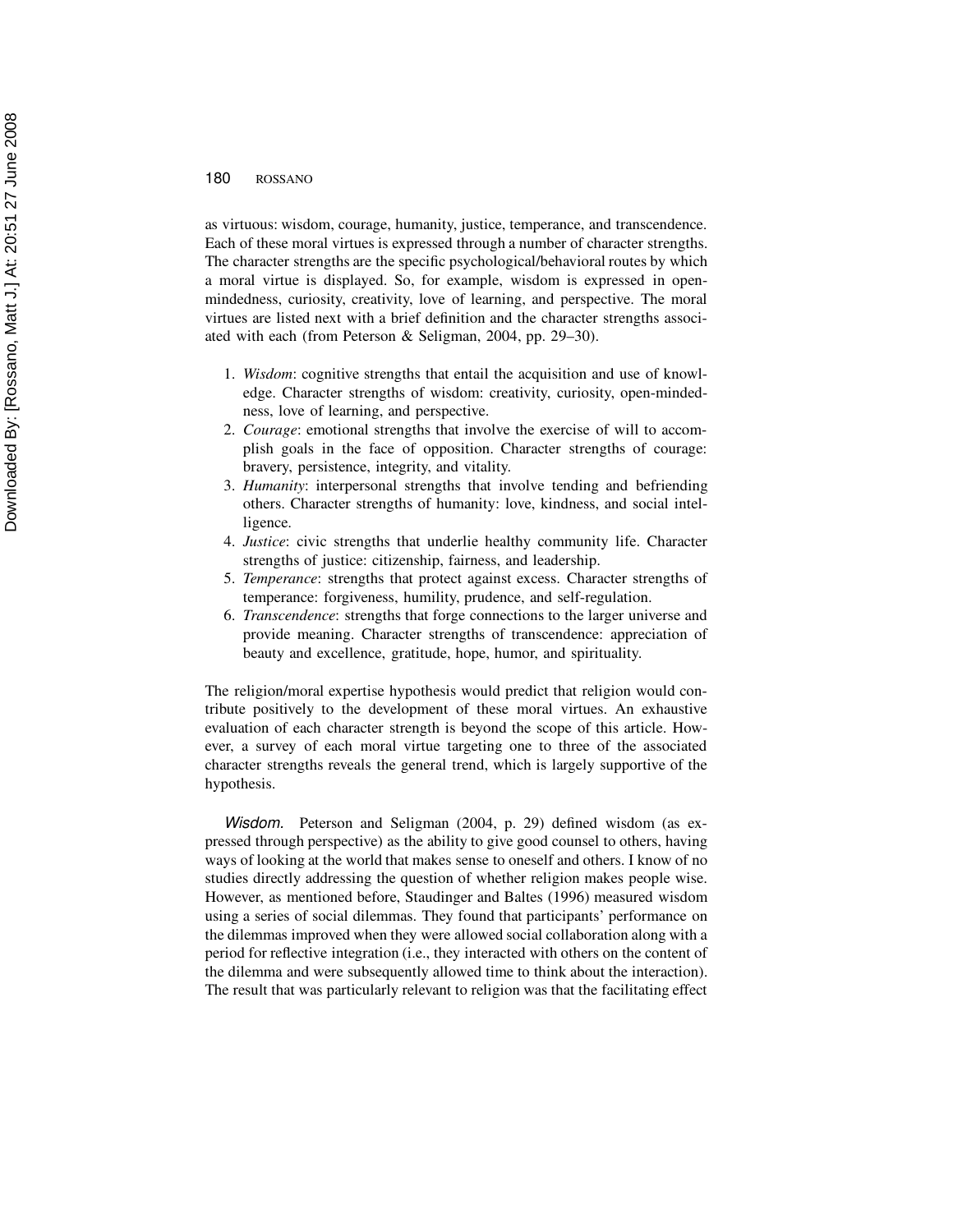of the social collaboration/reflective integration condition was present even when the social collaboration was entirely internal—that is, participants were allowed to have a "virtual" conversation with a "wise other" that they envisioned in their heads. In many religious traditions, prayer is construed as a "conversation" with God. To the extent that religious rituals and teaching encourage reflective prayer when facing difficult choices, they may be facilitating the development of wisdom. This may be why some wise moral exemplars (e.g., Ghandi) claimed that prayer was as central to their functioning as breathing and eating.

The fact that religion typically forms the backbone of any culture's storehouse of collective wisdom would also seem to attest to the strong connection between religion and wisdom building. In Eastern traditions, for example, the writings of Confucius, Lao-tzu, and Buddhist texts hold prominence as canonical sources of wisdom. Likewise in the West, any list of Great Books is typically populated with religious writings such as books from the Bible (Ecclesiastes, Proverbs, etc.) or the writings of Augustine, Aquinas, Maimonides, Dante, and others. Furthermore, even the writings of Plato and Aristotle, though not overtly religious, assume a divine realm that gives order and purpose to existence. Thus, throughout human history, acquiring wisdom and pondering religious texts frequently went hand in hand.

Courage (as measured by the character strength of bravery). Stark (1996, pp. 83–94) argued that courage played a major role in the early growth of Christianity. Christians, far more so than pagans, were willing to remain in Rome during a plague and care for the sick, helping their own members to survive and attracting converts. In their study of moral exemplars, Colby and Damon (1992) used "a willingness to risk one's self interest for the sake of one's moral principles" (p. 29) as a selection criterion. Unsurprisingly then, all of their moral exemplars had endured some hardship in the course of remaining true to their moral ideals. These hardships included the voluntary abrogation of material or financial gain, estrangement from family and friends, loss of jobs, and the threat of physical harm. Given that the vast majority of these exemplars were religiously motivated, it seems reasonable to assume that religion played some role in inspiring the courage necessary for them to face these hardships. Interestingly, however, nearly all the exemplars (21) disavowed being courageous. Instead, they attributed their actions to a sense of duty based on an unwavering moral certainty.

Humanity (as measured by love and social intelligence). According to Peterson and Seligman (2004), the moral virtue of humanity is exhibited through the character strengths of love and social intelligence. These strengths should contribute to the success of long-term social relationships. Thus, if religion builds humanity (by making people more loving and socially intelligent),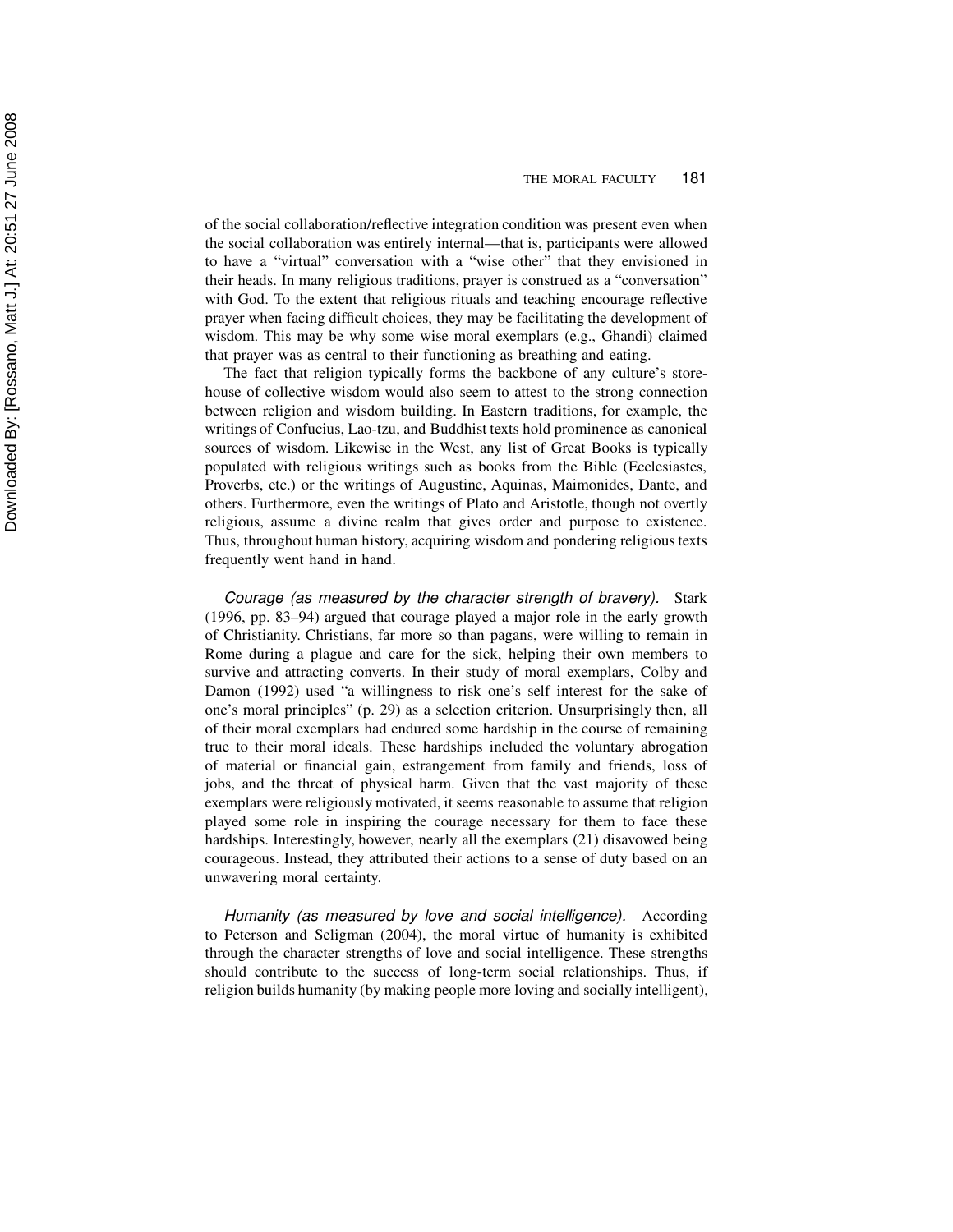then we might expect religious people to have more satisfying and successful marriages compared those who are not religious. Empirical evidence supports this expectation. Both church attendance and the personal relevance of religion are positively correlated with marital satisfaction (Mahoney, Pargament, Tarakeshwar, & Swank, 2001). Religious couples communicate more effectively and use better conflict resolution strategies compared to nonreligious couples (Brody, Stoneman, Flor, & McCrary, 1994; Mahoney et al., 1999). Rates of domestic violence and marital infidelity are typically lower among religious couples, while their divorce rates run anywhere from 13 to 16 percentage points lower as well (Ellison, Bartkowski, & Anderson, 1999; Fergusson, Horowood, Kershaw, & Shannon, 1986; Mahoney et al., 2001; see review in Mahoney & Tarakeshwar, 2005). In general, religious people are more likely to get married, stay married, and provide a stable supportive atmosphere for successful child rearing (Strawbridge, Shema, Cohen, & Kaplan, 2001).

Humanity (as measured by kindness or compassion). In their nowfamous "good Samaritan" study, Darley and Batson (1973) found that less than half of seminary students were willing to stop and aid a debilitated man, suggesting that religion and compassion were not tightly connected. In more recent years, however, Batson and colleagues (Batson, Eidelman, Higley, & Russell, 2001; Batson, Floyd, Meyer, & Winner, 1999) have produced evidence that the "quest" religious orientation might be a foundation for universal compassion. The quest orientation is a "seeking" orientation, defined by an openness to questioning and an appreciation of wonder and mystery (Batson, Shoenrade, & Ventis, 1993). This attitude is often contrasted with the Intrinsic orientation (true, committed believers) and Extrinsic (those who participate in religion for practical, utilitarian purposes). Questers, unlike the other orientations, appear to be more likely to offer aid based on another's need rather than a desire to appear helpful (Batson et al., 2001; Batson et al., 1999; see however, Goldfried & Miner, 2002).

Justice (as measured by citizenship). One way that the moral virtue of justice is put into practice is through citizenship—the exercise of social responsibility (Peterson & Seligman, 2004). Numerous studies have shown that religious people engage in more charitable giving and volunteerism than do nonreligious (see reviews in Brooks, 2003, and Monsma, 2007). This is especially true when it comes to giving to religious-based charities and may even be the case for purely secular ones (although this is controversial). Clearly, the religious give more to secular charities than the nonreligious give to religious-based charities. This same appears to be true for volunteerism. The religious also rate high in other areas of citizenship including voting, political involvement, and political knowledge. Furthermore, religion and religious institutions contribute positively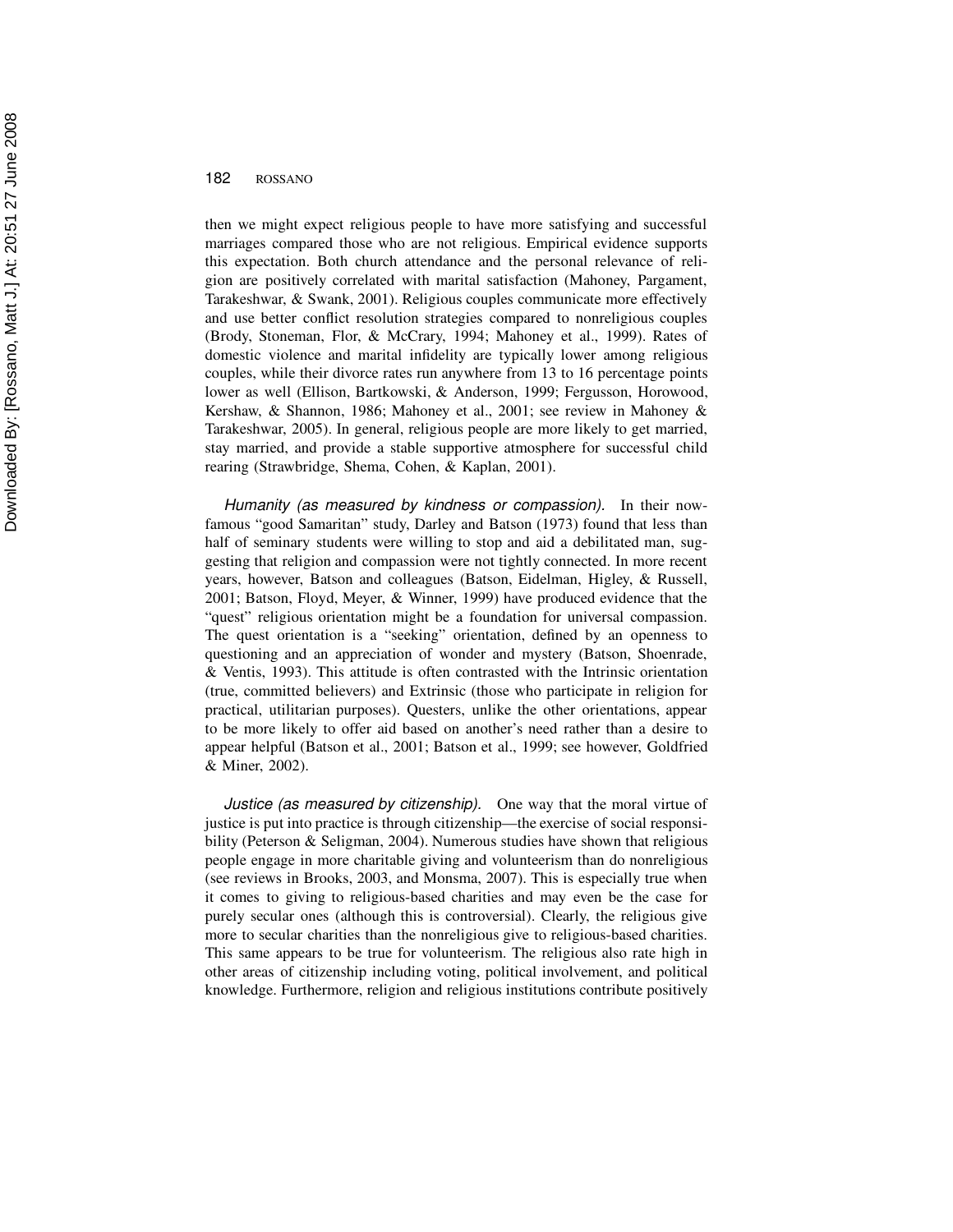to the "social capital" that strengthens a healthy community (Social Capital Survey, 2001). Monsma (2007) concluded his review thusly:

These findings reveal that religiously committed people who give and volunteer are also active citizens. As such, they may constitute the chief exemplars of civic responsibility. Those, who by several measures, are religiously active and committed are the citizens who are likeliest to give to and volunteer for religiously based community causes. Moreover, they give and volunteer to about the same extent as the irreligious respondents do to secularly based community causes.... As a rule, religionists live out more facets of civic responsibility than do the irreligious. (p. 26)

Temperance (measured by forgiveness and humility). Although there is evidence that religious people place a higher value on forgiveness (McCullough & Worthington, 1999; Rokeach, 1973) and they tend to think and reason more about forgiveness compare to nonreligious people (Enright, Santos, & Al-Mabuk, 1989), establishing a relationship between religion and the actual act of forgiving has been more challenging. Some studies have found that increased religiosity is positively correlated with self-reports of forgiving, increased motivation to forgive, and a decreased tendency to harbor resentment (Gorsuch & Hao, 1993; Mullet et al., 2003). Religion's role, however, appears to be stronger in terms of a general tendency to forgive as opposed to the likelihood of forgiving any specific transgression (referred to as the "religion–forgiveness discrepancy"; McCullough & Worthington, 1999; Tsang, McCullough, & Hoyt, 2005).

McCullough, Bono, and Root (2005) summarized their review of the forgiveness literature by tentatively concluding that "religious individuals are, in general, slightly more forgiving than are less religious people, although the association is rather small" (p. 399). Of interest, in Colby and Damon's (1992) study of moral exemplars, the 3 most forgiving of the 24 exemplars were all devoutly religious, whereas the three least forgiving were all nonreligious (pp. 276–278). Finally, a second character strength associated with temperance humility—has also been shown to be positively connected with religiousness, especially those categorized as "quest" religionists (Cline & Richard, 1965; Rowatt, Ottenbreit, Nesselroade, & Cunningham, 2002).

Temperance (as measured by self-control). Numerous studies have found weak to moderate negative correlations between religion and such antisocial behaviors as substance abuse, delinquency, and criminality (Koenig, McGue, Krueger, & Bouchard, 2007; see review in Spilka, Hood, Hunsberger, & Gorsuch, 2003, pp. 422–428). With regard to alcohol abuse, Cochran (1993) found (not surprisingly) that the negative association was strongest among those denominations that specifically condemn alcohol, suggesting that religious doctrine was not trivial in promoting self-restraint. Religion also appears to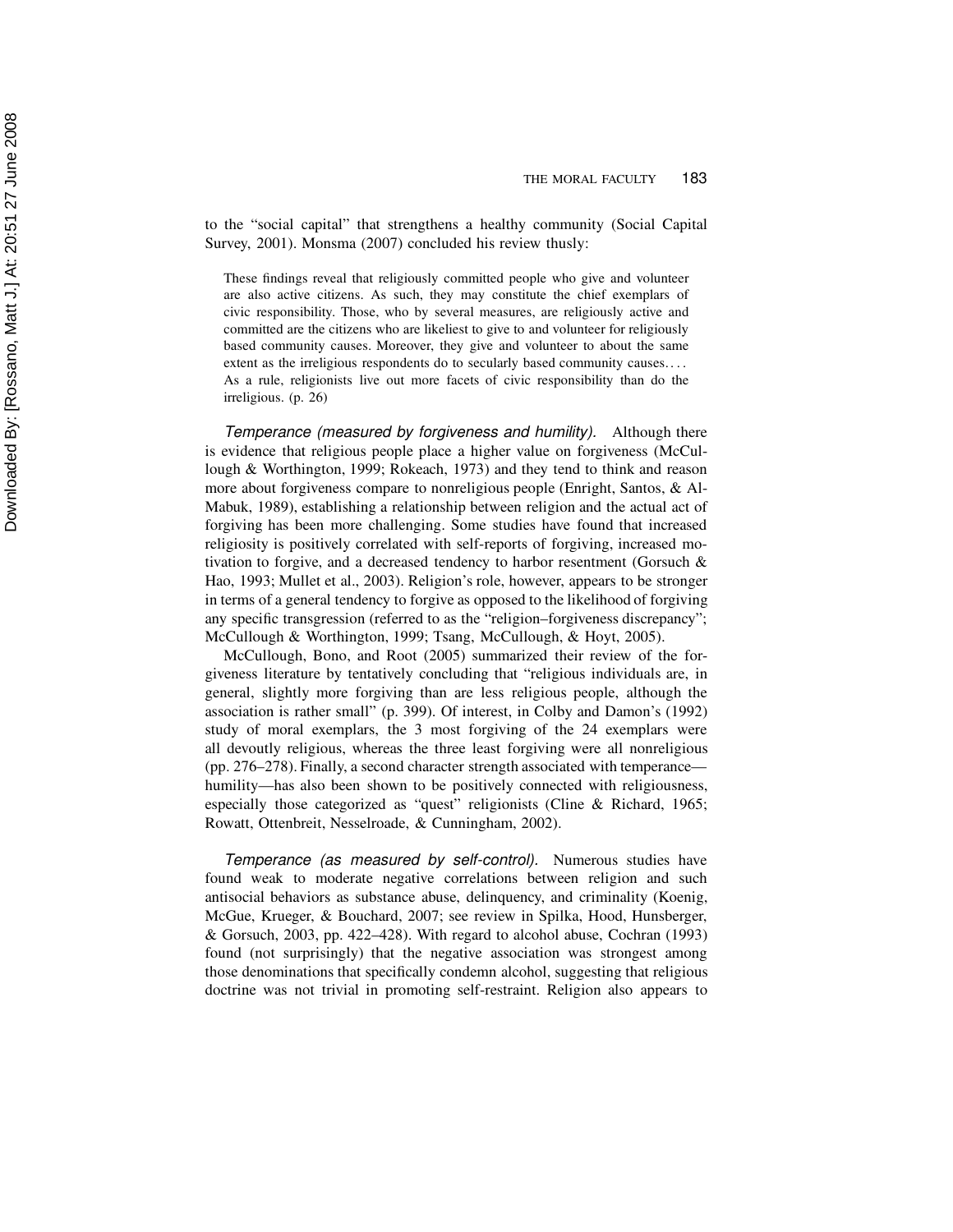reduce levels of promiscuity and extramarital sexual relations (Benson, Donahue, & Erickson, 1989; also see review in Spilka et al., 2003, pp. 428–432). This finding may help explain why the religious tend to have relatively stable, happy marriages, compared to the nonreligious, who are more likely to be single or divorced (Bock & Radelet, 1988; Filsinger & Wilson, 1984; Gruber, 2005).

Benson (1992) concluded his review on religion and antisocial behavior by pointing directly to religion's role in discouraging self-destructive behaviors by "promoting environmental and psychological assets that constrain risk-taking" (p. 218) and "[using] a system of norms and values that favor personal restraint" (p. 216). It is this "personal restraint" coupled with the tendency of religious people to be service minded that may account for religion's role as a promoter of community harmony. Indeed, studies have shown that religious communities are often more cohesive and enduring than comparable secular ones (Sosis, 2000; Sosis & Bressler, 2003; Sosis & Ruffle, 2003).

Transcendence (as measured by gratitude). Not only has gratitude been identified as one of the character strengths that contributes to the virtue of transcendence, but philosophical and empirical work connects it to moral functioning as well (McCullough, Kilpatrick, Emmons, & Larson, 2001). A recent study found that measures of dispositional gratitude were positively correlated with an array of religious/spiritual variables (McCullough, Emmons, & Tsang, 2002). Thus, those higher in religiosity or spiritualism tend to be more strongly inclined to experience gratitude compared to their more secular counterparts.

Transcendence (as measured by hope). Hope is a second character strength associated with transcendence. The hope engendered by religious faith may be an important factor meditating the generally positive association between religion and well-being (Snyder, Sigmon, & Feldman, 2002). It is interesting to note that hopefulness, as reflected by sermon content, liturgical expression, and participant outlook, tends to increase as dominations grow in fundamentalism (Sethi & Seligman, 1993). This finding held across all three Abrahamaic faiths— Christian, Jewish, and Muslim.

Transcendence (as measured by spirituality or a sense of purpose). It would seem self-evidence that religious people would be more "spiritual" than nonreligious. However, for Peterson and Seligman (2004), spiritualism refers to the idea that one's life fits within a larger cosmic order or purpose. In this regard it is interesting that in one of the world's most secular nations (Iceland), adolescents high in religious participation perceive the world as a more coherent place compared to those low in religious participation (Bjarnason, 1998). Thus, even when the prevailing culture is religiously indifferent (Iceland's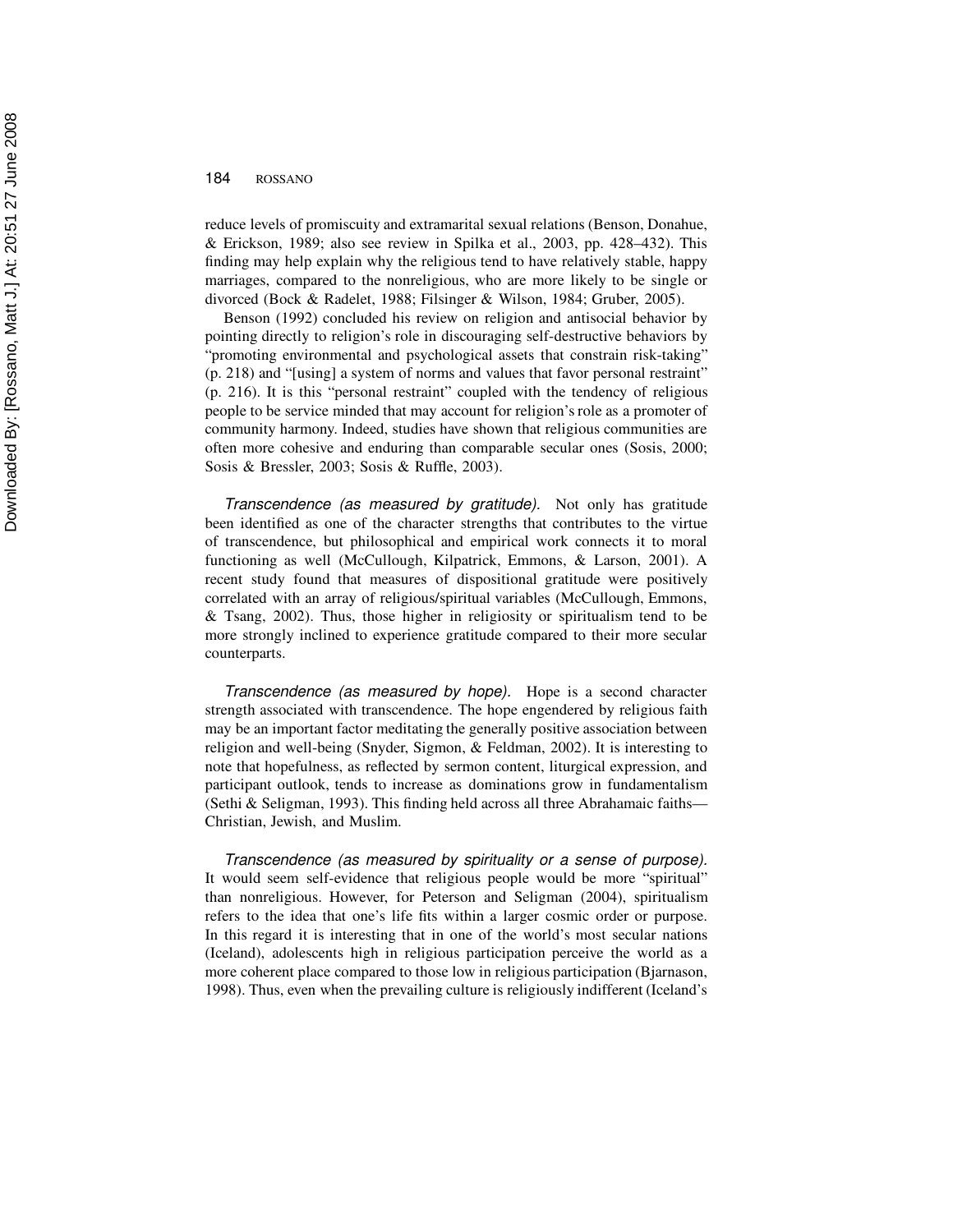rate of church attendance is about 2%, lowest among Nordic nations; Verweij, Ester, & Nauta, 1997), religion's power to provide an organizing framework for interpreting one's existence remains strong.

# LIMITATIONS AND SUMMARY

Limitations of both generalizability and methodology exist in the literature just reviewed. Regarding generalizability, most of studies have involved young adult/university student samples from Christian background. Further studies using different populations are needed to ensure broad generalizability. Regarding methodology, most of the studies cited have relied on self-reports, which can potentially suffer from social desirability effects such as when a religious person slants his or her responses to appear to be in conformity with religious teachings. Some of this may be present in the religion–forgiveness discrepancy described earlier (McCullough & Worthington, 1999).

Some studies have attempted to provide confirmatory measures to supplement self-reports. For example, Brody et al. (1994) used direct observations to confirmed self-report data on the better communication and conflict resolving strategies of religious married couples. McCullough et al. (2002) used both self-reports and peer reports to substantiate the association between spirituality/religiousness and the disposition toward gratitude. Finally, in place of self-reports of religious attendance, Gruber (2005) identified a reliable covariate of religious attendance, religious market density, which he then correlated with objectively determined outcome measures such as divorce rates, income levels, college degrees, welfare payments, and so on. As with the Brody et al. and McCullough et al. (2002) studies, Gruber's results provided strong support for patterns previously found using self-reports. Although these studies are encouraging, more confirmatory analyses such as these are needed to strengthen the literature.

Mindful of these limitations, the observed pattern is, nonetheless, notable and fairly consistent. Empirical work to date largely supports the hypothesis that religion plays a positive role in the development of universal moral virtues. Furthermore, religious people dominate the ranks of those considered to be moral exemplars.

#### Religion's Negative Effects

Although religion appears to offer a fertile ground for the development of moral expertise, some aspects of religion have the potential to work in precisely the opposite direction. For example, the negative beliefs about oneself and humanity fostered by concepts such as original sin or divine punishment can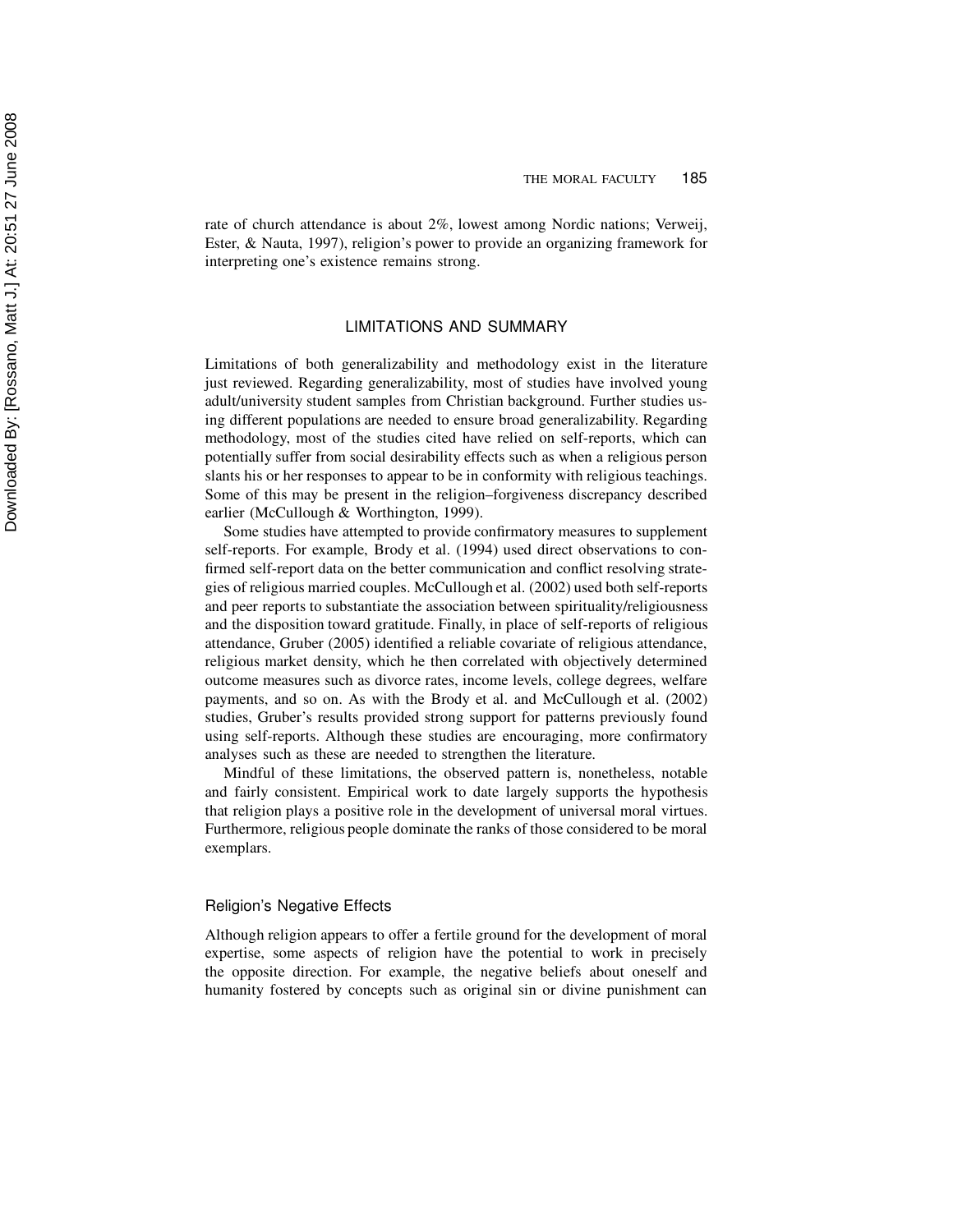lead to counterproductive coping strategies, which may thwart attempts at selfimprovement and even endanger well-being (Ano & Vasconcelles, 2005; Exline, 2002; Pargament et al., 1990; Pargament, Koenig, Tarakeshwar, & Hahn, 2001). Similarly, taken to an extreme, religious practices designed to promote selfcontrol can produced a destructive obsessiveness, such as when fasting leads to anorexic symptoms (Wulff, 1991, pp. 63–64).

Religion has also been associated with prejudicial attitudes, although the relationship is complex. A number of studies have found that "extrinsically" religious people tend to be more prejudiced against out-groups and minorities compared to nonreligious people (see review in Donahue & Nielsen, 2005; Morrison & Morrison, 2002). Furthermore, fundamentalism and right-wing authoritarianism tend to be highly correlated (Altemeyer & Hunsberger, 2005). Intrinsic religion, however, is generally uncorrelated with prejudice. This finding has usually been viewed negatively with regard to religion's impact on morality, given that the religion is showing no tendency to reduce prejudicial attitudes, and may (as in the case of extrinsics) be exacerbating them.

Religion's association with honesty is also complex and not necessarily positive. Although religion is a good predictor of one's attitude about honesty (that it is a good thing), the evidence that religious people are actually more honest is inconsistent (Donahue & Nielsen, 2005). One study, in fact, suggested that students in a religious school were more likely to cheat than those in a secular one (Guttman, 1984). Finally, there is evidence that fundamentalist beliefs among both Jews and Christians are associated with a greater likelihood of child abuse (Bottoms, Nielsen, Murray & Filipas, 2004; Shor, 1998). Furthermore, when religion can be cited as justification for aggression, perpetrators may be compelled to even greater levels of violence (Bushman et al., 2007). All of this reinforces the fact that religion is a multifaceted phenomenon that can interact in complex and not always positive ways with different individuals under different circumstances.

#### Secular Groups and the Development of Moral Expertise

Religion's negative effects suggest that it may have some weakness in transmitting certain aspects of morality. Could secular environments provide an alternative venue for the development of moral expertise? Shermer (2005) argued that science provides evidence of a cosmos of increasing social complexity. This inspiring image, coupled with an ethic of enlightened happiness and liberty always seeking one's happiness and liberty in concert with (and never in conflict with) the happiness and liberty of others—could provide the basis for a potent secular morality. In principle, secular groups could adopt this ideal as their moral standard and exemplify it through practical lessons, stories, and specific rules of behavior. Some elements of this may already be present in certain civic (e.g.,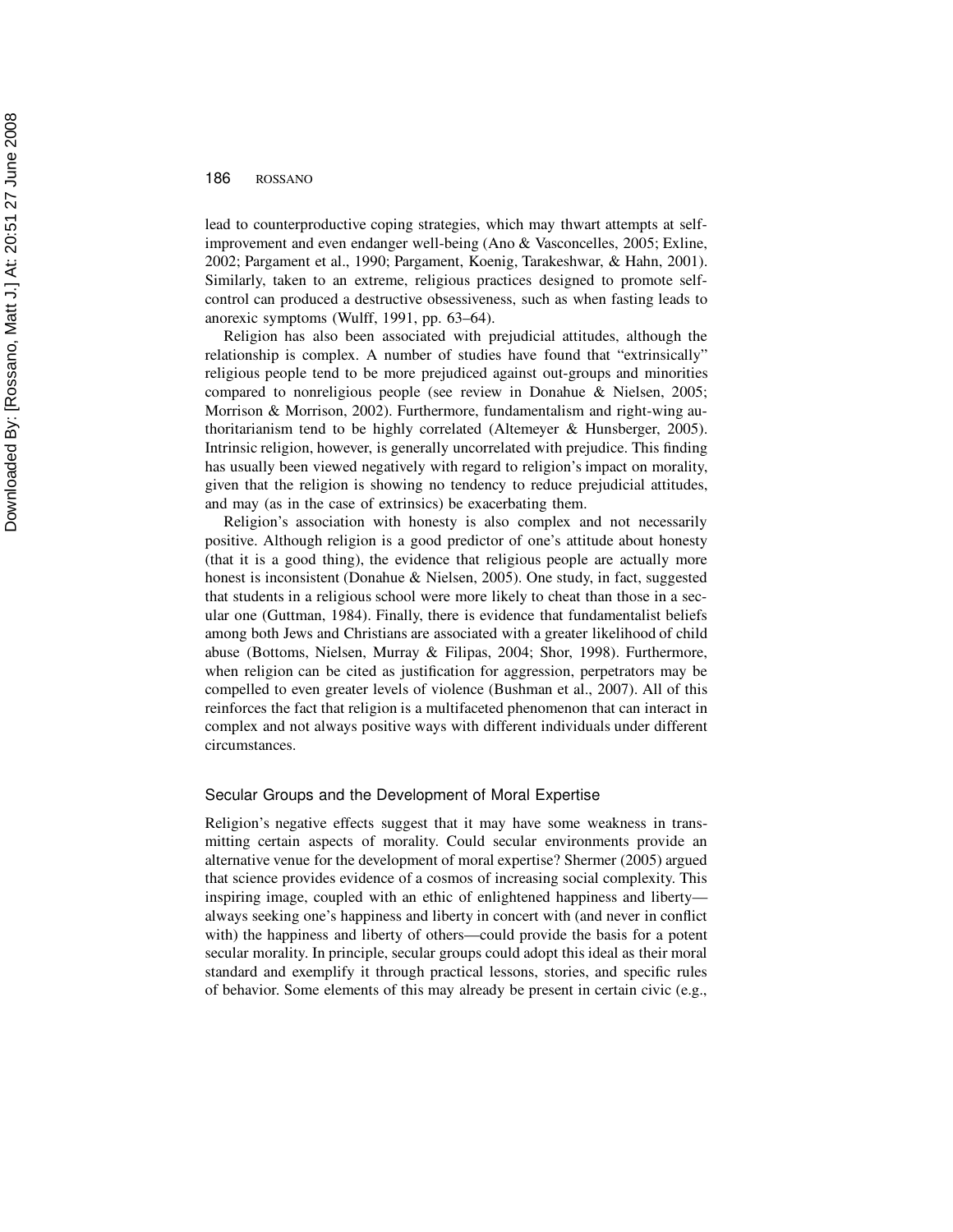Rotary Club) or environmental (e.g., Roots and Shoots) groups. Regular meetings of these groups might provide opportunities for moral review, refinement, and practice.

Furthermore, though a setting might be technically secular, an intermingling of religious and secular values and practices may still be present. Many workplace environments include regular (and often ritualized) gatherings to invigorate employee morale, review important policies or standards, and deal with organization-related ethical issues such as customer satisfaction or employee relations. The presence of moral experts within these groups (some of whom may be religiously trained) could provide role models for others' edification.

These examples show that secular environments are certainly not bereft of morality or the opportunities for moral learning. However, one would suspect that the moral lessons of secular groups are more narrowly drawn compared to religion. For example, a civic or environmental group will likely confine its morality to civic or environmental concerns. Workplace ethics deals with workplace issues. Indeed, it is nearly impossible to find a meaning system more comprehensive than religion (Emmons, 2005; Silberman, 2005). Along with the challenges of establishing agreement on moral principles and gathering regularly to review and reflect on those principles, another difficult challenge for secular environments would be ensuring that their moral training addresses the full range of human experiences.

# Directions for Future Research

In this article I argued that the motivational incentives and training opportunities that nurture and encourage the development of moral expertise are largely religious in nature. From within this framework, a reasonably clear agenda for future research presents itself.

First, research must clearly define and operationalize moral expertise. Is it to be understood in a relative or universal sense? The fact that Peterson and Seligman (2004) were able to derive six cross-cultural moral virtues reinforces the presence of deep commonalities across global religious/cultural traditions. This suggests that cross-culturally moral experts may share much in common. However, cultural differences in morality should not be casually dismissed. For example, Jesus's model of righteous anger in the cleansing of the temple and the Thomistic doctrine of "just war" may provide the Christian culture with a justification for more physically confrontational actions against (perceived) injustice compared to more strictly pacifist traditions such as Jainism or Buddhism. Furthermore, the variant views of marriage taken by Hinduism, Buddhism, and Christianity may lead to differences on the morality of such things as premarital sexual relations, the proper roles of husband and wives, and the degree of allowable influence exerted by extended family.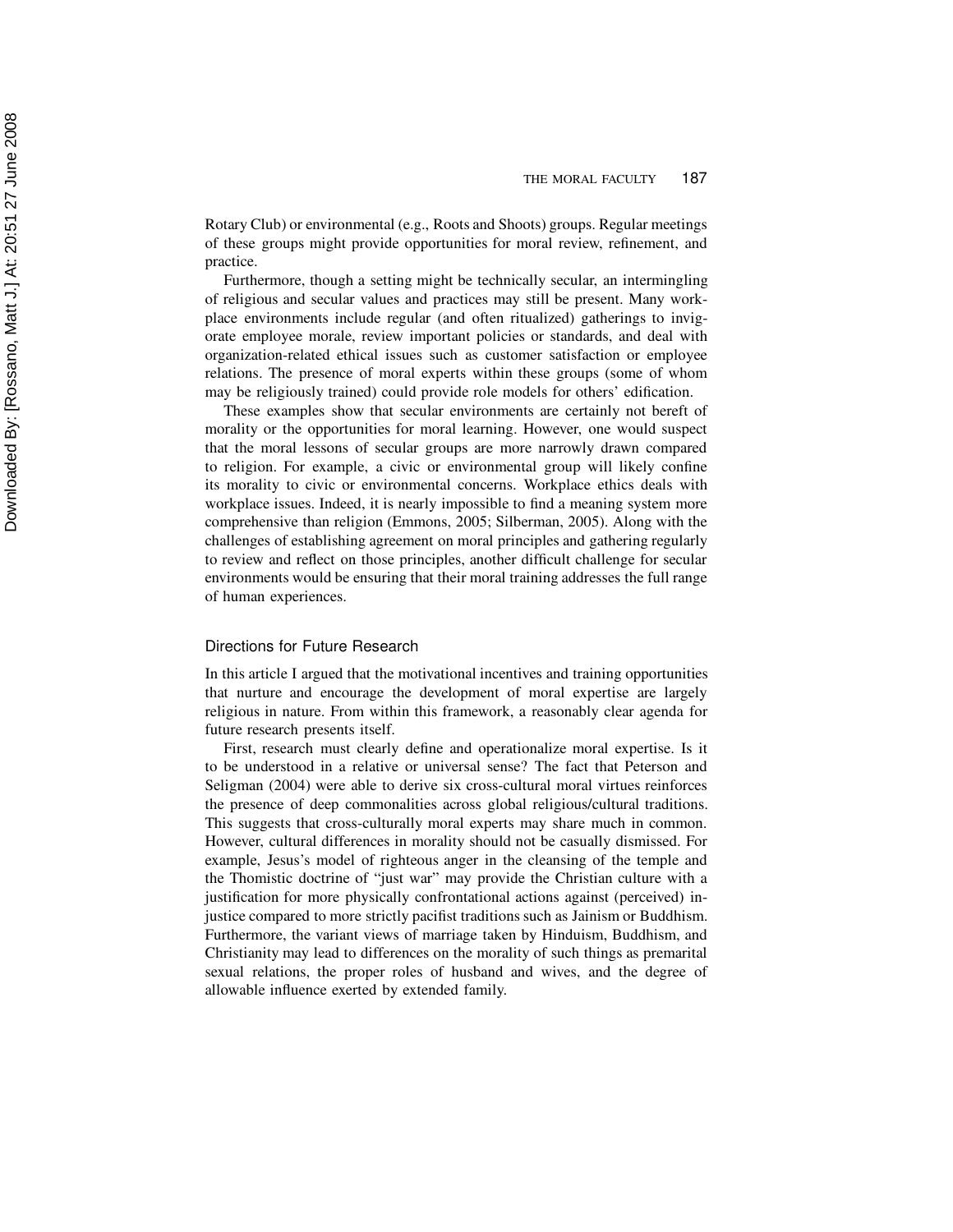With this in mind, it may be that the moral experts arising from different religious and/or cultural traditions, although being similar, are not exactly the same. Just as Mohammad, Jesus, and Siddhartha share much in common, they are undeniably distinct persons reflective of their traditions and times. The current model would predict that moral expertise will vary across traditions and cultures in a like manner.

Relatedly, is a moral expert anyone who has gain a high skill level in following a set of moral ideals regardless of the content of the moral system? Or must the system meet some universal standard? Arguments have been made on both sides of this issue. Renowned moral philosopher John Rawls (1972) contended that a moral exemplar was one who embodied the ideals of any moral system regardless of whether others judged that system admirable or not. Thus, suicide bombers and other religious fanatics may legitimately be seen as moral paragons by their fellow in-group members. By contrast, in their in-depth study of moral exemplars, Colby and Damon (1992) used "a generalized respect for humanity" and "sustained evidence of moral virtue" as criteria for identifying their moral exemplars. Their approach would most likely disqualify violent fanatics, whereas Rawl's approach might not.

One could easily argue that expertise is always defined relative to a specific domain. Expert tennis players are not experts at chess. The domain-specific nature of all expertise suggests that moral expertise may be understandable only with respect to an agree-upon standard shared by in-group members. On the other hand, morality is deeply social and humans have evolved some specieswide social universals (e.g., the interpretation of facial expressions). Thus, there may be a universal core to morality. The presence of universal moral virtues (Peterson & Seligman, 2004) suggests as much. Westerners may not see Ghandi or Mandella in exactly the same way as Asians or Africans, but they are greatly admired nonetheless.

This discussion suggests that future research in this area must (at least initially) be open to the possibility of two kinds of moral experts—those who are recognized more locally and narrowly by a specifically defined group (withingroup moral experts)—and those who have achieved more universal appeal (universal moral experts). Given religion's evolutionary history as a support mechanism for within-group morality, the current model would predict that within-group moral experts would be more common than universal experts. Furthermore, one might anticipate that a universalist morality is more easily perfected in certain religious settings compared to others (e.g., Unitarian vs. Fundamentalist).

Finally, another goal of research must be to analyze the process of moral practice. The elements of deliberate moral practice appear to be present in the rituals and activities of most major religions. Are some of these elements more critical than others? As mentioned previously, it seems that religion's behavioral proscriptions, rituals of moral review, and meditative practices are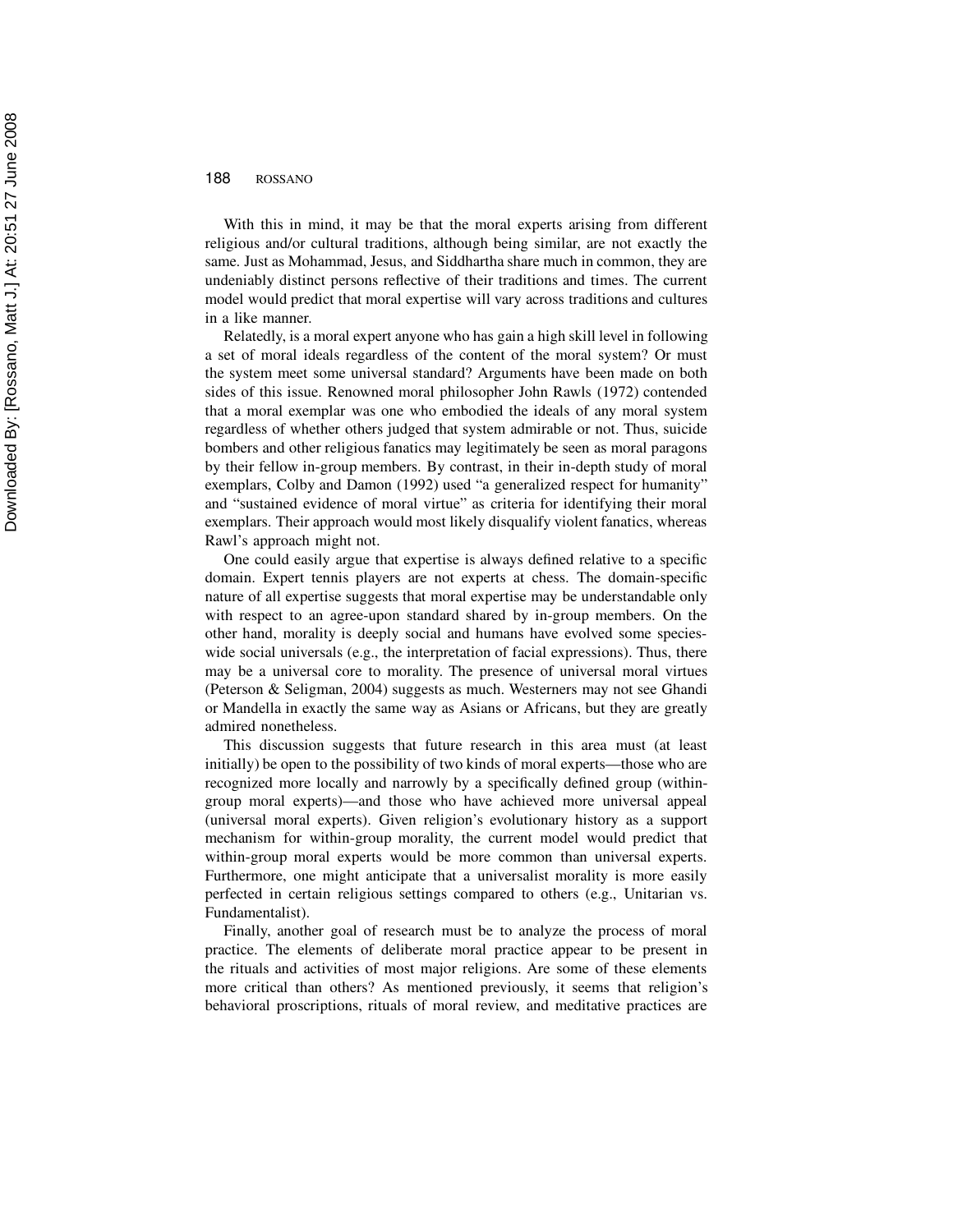especially relevant to developing self-control, empathy, and wisdom, which in turn promote moral behavior. Can these elements be divorced from specifically religious beliefs and still retain their effectiveness? Given that supernatural beliefs are a prime motivator of moral practice, the current model would predict that secularizing moral practice would strip it of its motivational force, thus leaving far fewer willing to expend the required effort to perfect moral skills (unless another equally powerful motivator can be found).

Research into these and other questions can provide valuable insights into our moral nature and religion's relationship to it.

# ACKNOWLEDGMENTS

I thank Raymond F. Paloutzian and four anonymous reviewers for their thoughtful critiques of the manuscript.

# **REFERENCES**

- Abernethy, B. (1987). Anticipation in sport: A review. Physical Education Review, 10, 5–16. Abernethy, B., Neal, R. J., & Koning, P. (1994). Visual-perceptual and cognitive differences between
- expert, intermediate, and novice snooker players. Applied Cognitive Psychology, 18, 184–211.
- Adelson, B., & Soloway, E. (1985). The role of domain expertise in software design. IEEE Transactions on Software Engineering, 11, 1351–1360.
- Allard, F., & Starkes, J. L. (1980). Perception in sport: Volleyball. Journal of Sport Psychology, 2, 14–21.
- Altemeyer, B., & Hunsberger, B. (2005). Fundamentalism and authoritarianism. In R. F. Paloutzian & C. L. Park (Eds.), Handbook of the psychology of religion and spirituality (pp. 378–393). New York: Guilford.
- Anderson, J. R. (1987). Skill acquisition: Compilation of weak-method problem situations. Psychological Review, 94, 192–210.
- Ano, G. G., & Vasconcelles, E. B. (2005). Religious coping and psychological adjustment to stress: A meta-analysis. Journal of Clinical Psychology, 61, 1–20.
- Aristotle (n.d.). Nichomachean ethics (W. D. Ross, Trans.). (Original work published 350 BCE) Retrieved March 8, 2007, from http://www.constitution.org/ari/ethic\_00.htm
- Baldwin, D. A., Markman, E. M., Bill, B., Desjardins, R. N., & Irwin, J. M. (1996). Infant's reliance on social criterion for establishing word-object relations. Child Development, 67, 3135–3153.
- Baltes, P. B., & Staudinger, U. M. (2000). Wisdom: A metaheuristic (pragmantic) to orchestrate mind and virtue toward excellence. American Psychologist, 55, 122–136.
- Batson, C. D., Eidelman, S. H., Higley, S. L., & Russell, S. A. (2001). "And who is my neighbor?": II. Quest religion as a source of universal compassion. Journal for the Scientific Study of Religion, 40, 39–50.
- Batson, C. D., Floyd, R. B., Meyer, J. M., & Winner, A. L. (1999). "And who is my neighbor?": Intrinsic religion as a source of universal compassion. Journal for the Scientific Study of Religion, 38, 31–41.
- Batson, C. D., Shoenrade, P., & Ventis, W. L. (1993). Religion and the individual. New York: Oxford University Press.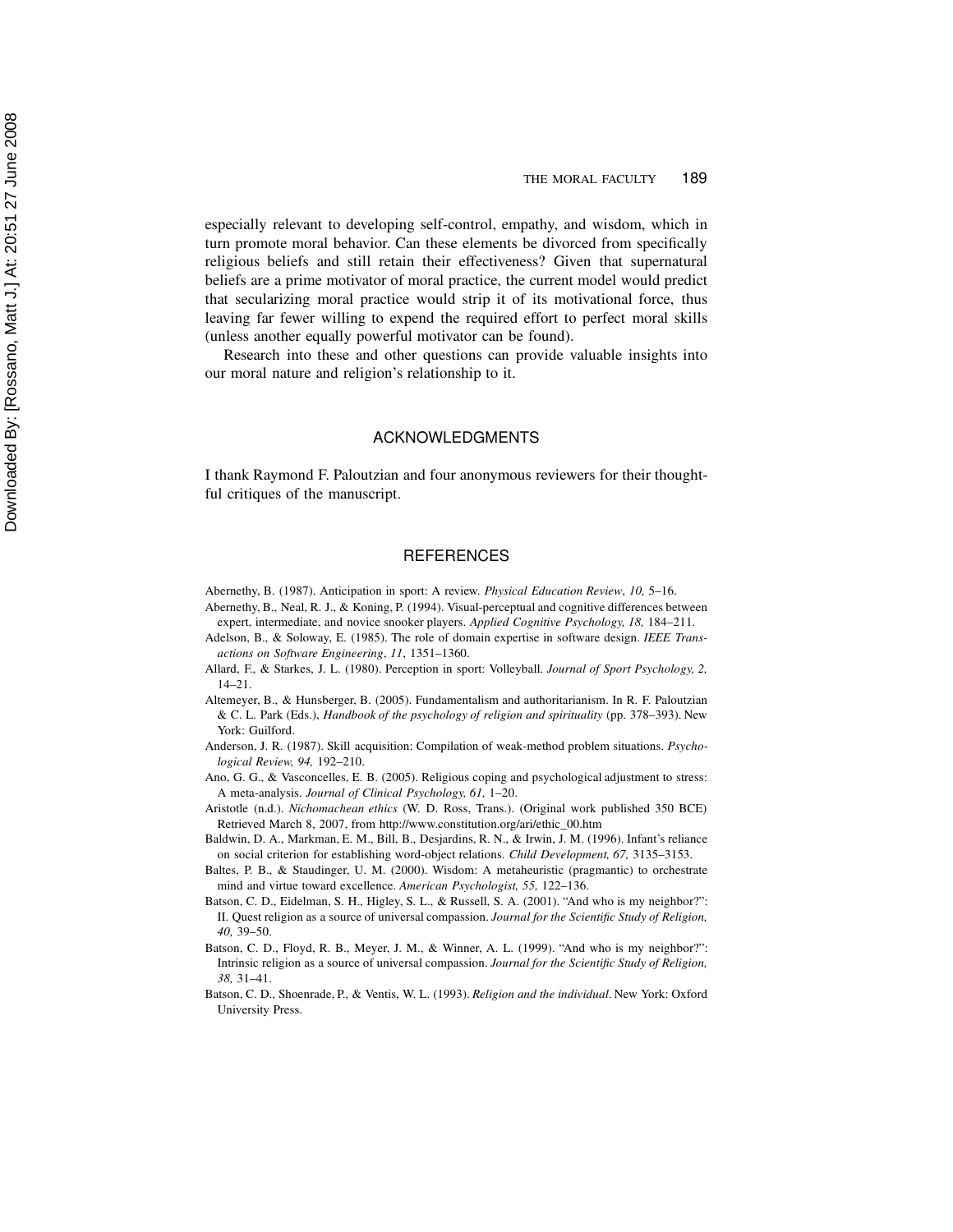- Baumeister, R. F., & Exline, J. J. (1999). Virtue, Personality, and social relations: Self-control as the moral muscle. Journal of Personality, 67, 1165–1194.
- Benson, P. L. (1992). Religion and substance abuse. In J. F. Shumaker (Ed.), Religion and mental health (pp. 211–220). New York: Oxford University Press.
- Benson, P. L., Donahue, M. J., & Erickson, J. A. (1989). Adolescence and religion: A review of the literature from 1970 to 1986. Research in the Social Scientific Study of Religion, 1, 151–179.
- Bjarnason, T. (1998). Parents, religion, and perceived social coherence: A Durkheimian framework for adolescent anomie. Journal for the Scientific Study of Religion, 37, 742–754.
- Blair, R. J. R. (1995). A cognitive developmental approach to morality: Investigating the psychopath. Cognition, 57, 1–29.
- Blair, R. J. R., Jones, L., Clark, F., & Smith, M. (1997). The psychopathic individual: A lack of responsiveness to distress cues. Psychophysiology, 34, 192–198.
- Bock, E. W., & Radelet, M. L. (1988). The marital integration of religious independents: A reevaluation of its significance. Review of Religious Research, 29, 228–241.
- Bootsma, R. J., & Van Wieringen, P. C. W. (1990). Timing an attacking forehand in table tennis. Journal of Experimental Psychology: Human Perception and Performance, 16, 21–29.
- Bottoms, B. L., Nielsen, M. E., Murray, R., & Filipas, H. (2004). Religion related child physical abuse: Characteristics and psychological outcome. Journal of Aggression, Maltreatment and Trauma, 8, 87–114.
- Bowker, J. (2003). World religions. New York: DK Publishing.
- Boyer, P., & Barrett, H. C. (2005). Domain specificity and intuitive ontology. In D. M. Buss (Ed.), The handbook of evolutionary psychology (pp. 96–118). New York: Wiley.
- Brody, G. H., Stoneman, Z., Flor, D., & McCrary, C. (1994). Religion's role in organizing family relationships: Family processes in rural, two-parent, African-American families. Journal of Marriage and the Family, 56, 878–888.
- Brooks, A. C. (2003). Religious faith and charitable giving. Policy Review, 121, 39–50.
- Broom, D. M. (2003). The evolution of morality and religion. Cambridge, UK: Cambridge University Press.
- Bushman, B. J., Ridge, R. D., Das, E., Key, C. W., & Busath, G. L. (2007). When God sanctions killing: Effect of scriptural violence on aggression. Psychological Science, 18, 204–207.
- Charness, N. (1989). Expertise in chess and bridge. In D. Klahr & K. Kotovsky (Eds.), Complex information processing: The impact of Herbert A. Simon (pp. 183–208). Hillsdale, NJ: Erlbaum.
- Charness, N., Krampe, R., & Mayr, U. (1996). The role of practice and coaching in entrepreneurial skill domains: An international comparison of life-span chess skill acquisition. In K. A. Ericsson (Ed.), The road to excellence (pp. 51–80). Mahwah, NJ: Erlbaum.
- Chase, W. G., & Simon, H. A. (1973). The mind's eye in chess. In W. G. Chase (Ed.), Visual information processing (pp. 215–281). New York: Academic.
- Cline, V. B., & Richard, J. M. (1965). A factor-analytic study of religious belief and behavior. Journal of Personality and Social Psychology, 1, 569–578.
- Cochran, J. K. (1993). The variable effects of religiosity and denomination on adolescent selfreported alcohol use by beverage type. Journal of Drug Issues, 23, 479–491.
- Colby, A., & Damon, W. (1992). Some do care: Contemporary lives of moral commitment. New York: The Free Press.
- Conduct Problems Prevention Research Group. (2002). Evaluation of the first 3 years of the fast track prevention trial with children at high risk for adolescent conduct problems. Journal of Abnormal Child Psychology 30, 19–35.
- Darley, J. M., & Batson, C. D. (1973). "From Jerusalem to Jerico": A study of situational and dispositional variables in helping behavior. Journal of Personality and Social Psychology, 27, 100–108.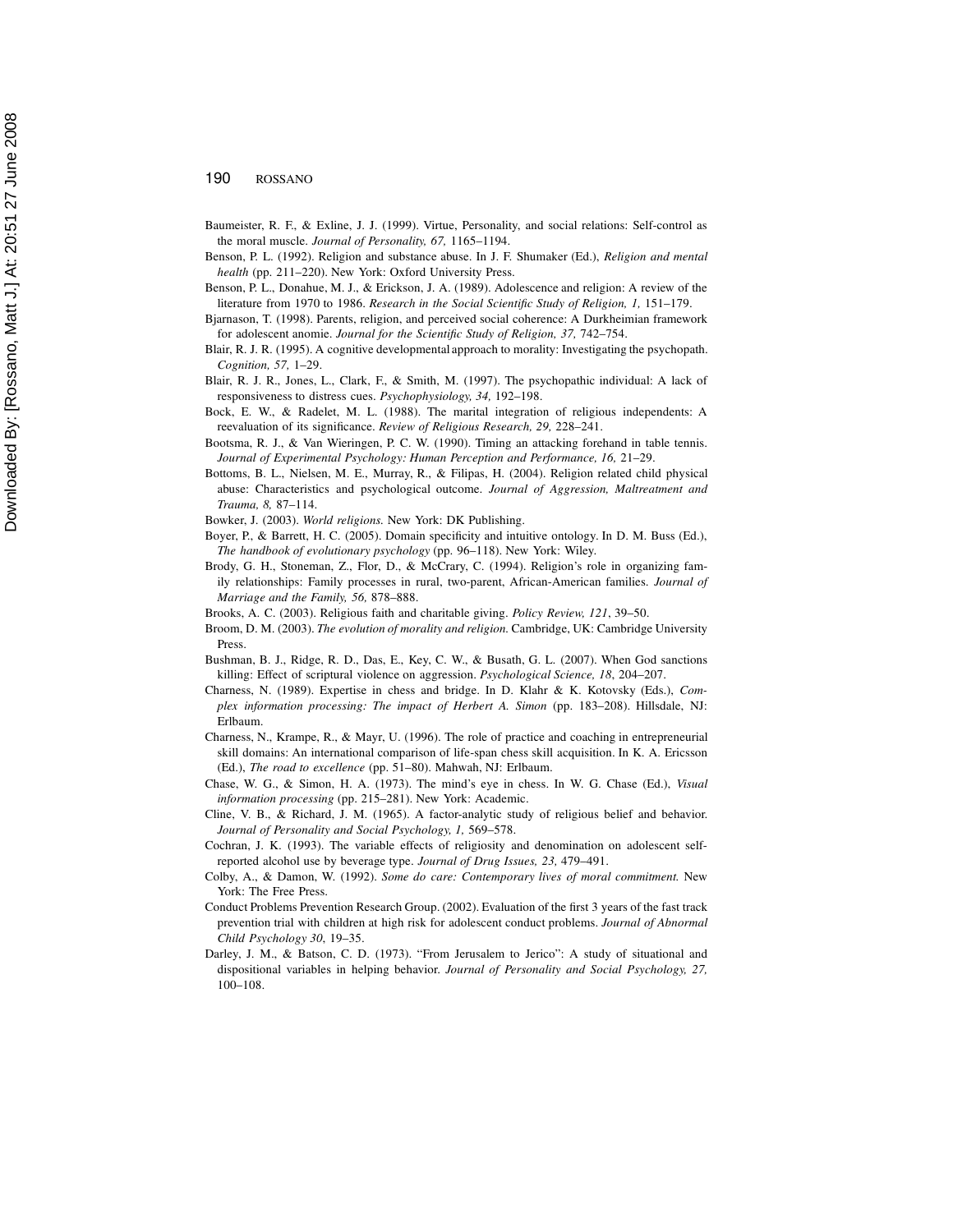de Groot, A. D. (1946). Thought and choice and chess. The Hague, Netherlands: Mouton.

- Donahue, M. J., & Nielsen, M. E. (2005). Religion, attitudes, and social behavior. In R. F. Paloutzian & C. L. Park (Eds.), Handbook of the psychology of religion and spirituality (pp. 274–291). New York: Guilford.
- Durkheim, É. (1965) The elementary forms of the religious life (J. Ward Swain, Trans.). New York: The Free Press. (Original work published 1912)
- Ellison, C. G., Bartkowski, J. P., & Anderson, K. L. (1999). Are there religious variations in domestic violence? Journal of Family Issues, 20, 87–133.
- Elstein, A. S., Shulman, L. S., & Sprafka, S. A. (1990). Medical problem solving: A ten-year retrospective. Evalutation and the Health Professions, 13, 5–36.
- Emmons, R. A. (2000). Is spirituality an intelligence? Motivation, cognition, and the psychology of ultimate concern. The International Journal for the Psychology of Religion, 10, 3–26.
- Emmons, R. A. (2005). Striving for the sacred: Personal goals, life meaning and religion. Journal of Social Issues, 61, 731–745.
- Enright, R. D., Santos, M. J., & Al-Mabuk, R. (1989). The adolescent as forgiver. Journal of Adolescence, 12, 99–110.
- Ericsson, K. A. (1996). The acquisition of expert performance. In K. A. Ericsson (Ed.), The road to excellence (pp. 1–50). Mahwah, NJ: Erlbaum.
- Ericsson, K. A. (2002). Attaining excellence through deliberate practice: Insights from the study of expert performance. In M. Ferrari (Ed.), The pursuit of excellence through education (pp. 21–56). Mahwah, NJ: Erlbaum.
- Ericsson, K. A., & Charness, N. (1994). Expert performance its structure and acquisition. American Psychologist, 49, 725–747.
- Ericsson, K. A., Krampe, R., & Tesch-Romer, C. (1993). The role of deliberate practice in the acquisition of expert performance. Psychological Review, 100, 363–406.
- Ericsson, K. A., & Lehmann, A. C. (1996). Expert and exceptional performance: Evidence on maximal adaptations on task constraints. Annual Review of Psychology, 47, 273–305.
- Exline, J. J. (2002). Stumbling blocks on the religious road: Fractured relationships, nagging vices, and the inner struggle to believe. Psychological Inquiry, 13, 182–189.
- Fergusson, D. M., Horwood, L. J., Kershaw, K. L., & Shannon, F. T. (1986). Factors associated with reports of wive assault in New Zealand. Journal of Marriage and the Family, 48, 407– 412.
- Filsinger, E. E., & Wilson, M. R. (1984). Religiosity, socioeconomic rewards, and family development: Predictors of marital adjustment. Journal of Marriage and the Family, 46, 663-670.
- Geary, D. C. (2005). The origin of mind. Washington, DC: American Psychological Association.
- Goldfried, J., & Miner, M. (2002). Quest religion and the problem of limited compassion. Journal for the Scientific Study of Religion, 41, 685–695.
- Gorsuch, R. L., & Hao, J. Y. (1993). Forgiveness: An exploratory factor analysis and its relationship to religious variables. Review of Religious Research, 34, 333–347.
- Gruber, J. H. (2005). Religious market structure, religious participation, and outcomes: Is religion good for you? Advances in Economic Analysis and Policy, 5(article 5). Retrieved February, 12, 2007, from http://www.bepress.com/bejeap/advances/vol5/iss1/art5/
- Guttman, J. (1984). Cognitive morality and cheating behavior in religious and secular school children. Journal of Educational Research, 77, 249–254.
- Harris, P. L., & Nunez, M. (1996). Understanding of permission rules by preschool children. Child Development, 67, 1572–1591.
- Hauser, M. D. (2006). Moral minds. New York: HarperCollins.
- Henrich, J., Boyd, R., Bowles, S., Camerer, C., Fehr, E., Gintis, H., et al. (2001). In search of Homo Economicus: Behavioral experiments in 15 small-scale societies. American Economic Review, 91, 73–78.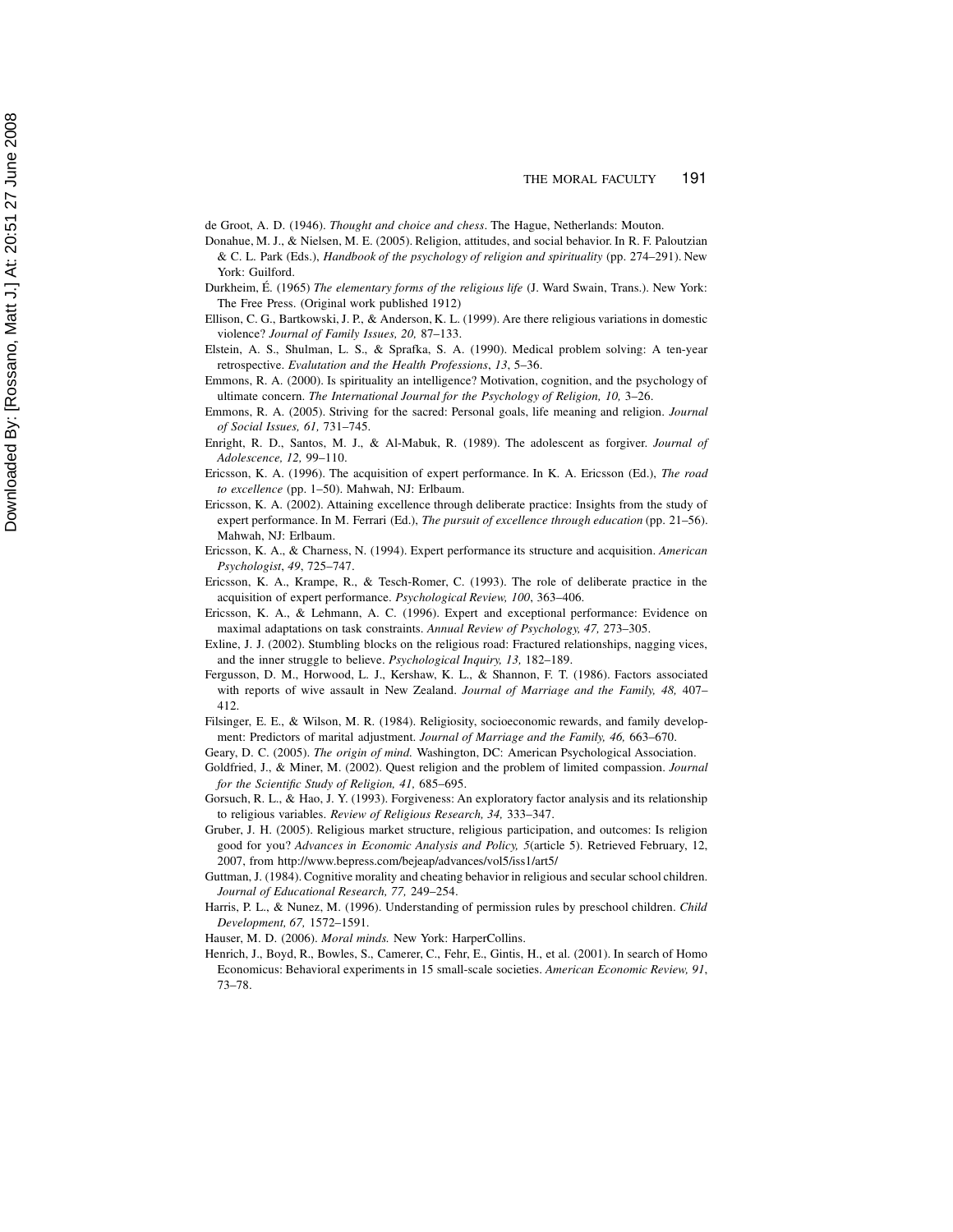- Ialongo, N., Poduska, J., Werthamer, L., & Kellam, S. (2001). The distal impact of two firstgrade preventive interventions on conduct problems and disorder in early adolescence. Journal of Emotional and Behavioral Disorders 9, 146–160.
- Irons, W. (2001). Religion as a hard-to-fake sign of commitment. In R. M. Nesse (Ed.), Evolution and the capacity for commitment (pp. 293–309). New York: Russell Sage Foundation.
- Jefferson, T. (1955). Letter to Peter Carr, August 10. In J. P. Boyd (Ed.), The papers of Thomas Jefferson (p. 15). Princeton, NJ: Princeton University Press. (Original work published 1787)
- Jeffries, R., Turner, A., Polson, P., & Atwood, M. (1981). The processes involved in designing software. In J. A. Anderson (Ed.), *Cognitive skills and their acquisition* (pp. 255–284). Hillsdale, NJ: Erlbaum.
- Joyce, R. (2006). The evolution of morality. Cambridge, MA: MIT Press.
- Kirkpatrick, L. A. (2005). Evolutionary psychology: An emerging new foundation for the psychology of religion. In R. F. Paloutzian & C. L. Park (Eds.), Handbook of the psychology of religion and spirituality (pp. 101-119). New York: Guilford.
- Koenig, L. B., McGue, M., Krueger, R. F., & Bouchard, T. J., Jr. (2007). Religiousness, antisocial behavior, and altruism: Genetic and environmental mediation. Journal of Personality 75, 265–290.
- Krebs, D. (2005). The evolution of morality. In D. M. Buss (Ed.), The handbook of evolutionary psychology (pp. 747–771). New York: Wiley.
- Lamb, K. L., & Burwitz, L. (1988). Visual restriction in ball-catching: A re-examination of earlier findings. Journal of Human Movement Studies, 14, 93–33.
- Lehmann, A. C., & Ericsson, K. A. (1997). Expert pianists mental representations: Evidence from successful adaptation to unexpected performance demands. In *Proceedings of the Third Triennial* ESCOM Conference (pp. 165–169). Uppsala, Sweden: SLU Service/Reproenhenten.
- Mahoney, A., Pargament, K. I., Jewell, T., Swank, A. B., Scott, E., Emery E., et al. (1999). Marriage and the spiritual realm: The role of proximal and distal religious constructs in marital functioning. Journal of Family Psychology, 13, 1–18,
- Mahoney, A., Pargament, K. I., Tarakeshwar, N., & Swank, A. (2001). Religion in the home in the 80s and 90s: A meta-analytic review and conceptual analysis of religion, marriage, and parenting. Journal of Family Psychology, 15, 559–596.
- Mahoney, A., & Tarakeshwar, N. (2005). Religion's role in marriage and parenting in daily life and during family crises. In R. F. Paloutzian & C. L. Park (Eds.), Handbook of the psychology of religion and spirituality (pp. 177–195). New York: Guilford.
- Markman, E. M., & Hutchinson, J. E. (1984). Children's sensitivity to constraints on word meaning: Taxonomic vs. thematic relations. Cognitive Psychology, 16, 1–27.
- Mayer, A., & Sharp, H. (1962). Religious preferences and worldly success. American Sociological Review, 27, 218–227.
- McCullough, M. E., Bono, G., & Root, L. M. (2005). Religion and forgiveness. In R. F. Paloutzian & C. L. Park (Eds.), Handbook of the psychology of religion and spirituality (pp. 394–411). New York: Guilford.
- McCullough, M. E., Emmons, R. A., & Tsang, J. (2002). The grateful disposition: A conceptual and empirical topography. Journal of Personality and Social Psychology, 82, 112–127.
- McCullough, M. E., Kilpatrick, S. D., Emmons, R. A., & Larson, D. B. (2001). Is gratitude a moral affect? Psychological Bulletin, 127, 249–266.
- McCullough, M. E., & Worthington, E. L., Jr. (1999). Religion and the forgiving personality. Journal of Personality, 67, 1142–1164.
- McLeod, P., & Jenkins, S. (1991). Timing accuracy and decision time in high speed ball games. International Journal of Sports Psychology, 22, 279–295.
- Monroe, C. R. (1995). World religions: An introduction. Amherst, NY: Prometheus.
- Monsma, S. V. (2007). Religion and philanthropic giving and volunteering: Building blocks for civic responsibility. Interdisciplinary Journal of Research on Religion, 3, 2–28.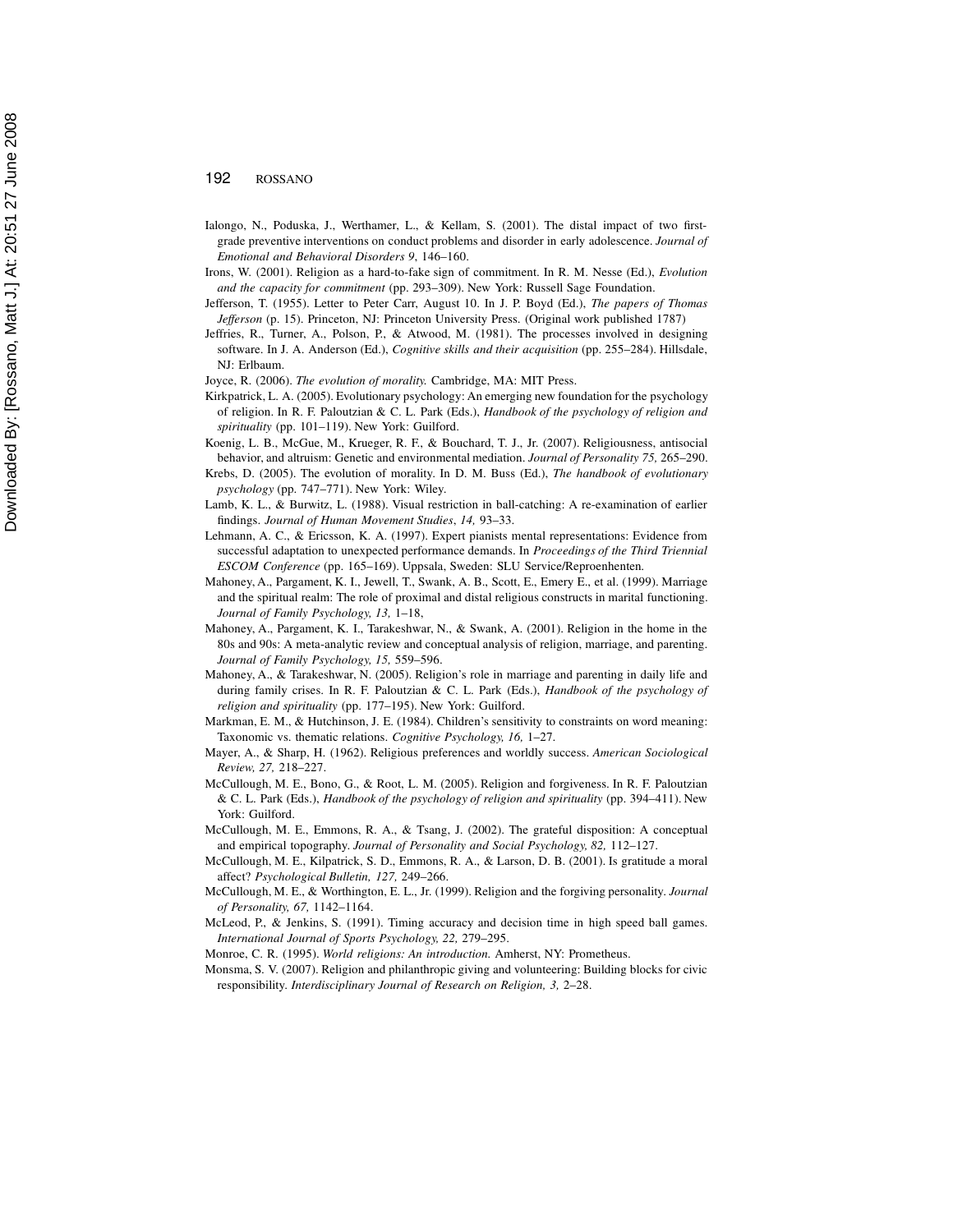- Morrison, M. A., & Morrison, T. G. (2002). Development and validation of a scale measuring modern prejudice toward gay men and lesbian women. Journal of Homosexuality, 43, 15–27.
- Mullet, E., Barros, J., Frongia, L., Usai, V., Neto, F., & Shafihi, S. R. (2003). Religious involvement and the forgiving personality. Journal of Personality, 71, 1–19.
- Muraven, M., & Baumeister, R. F. (2000). Self-regulation and depletion of limited resources. Does self-control resemble a muscle? Psychological Bulletin, 126, 247–259.
- Muraven, M., Baumeister, R. F., & Tice, D. M. (1999). Longitudinal improvement of self-regulation through practice: Building self-control strength through repeated exercise. The Journal of Social Psychology, 139, 446–457.
- Muraven, M., & Slessareva, E. (2003). Mechanism of self-control failure: Motivation and limited resources. Personality and Social Psychology Bulletin, 29, 894–906.
- Nielsen, M. E. (2002). Religion's role in the terroristic attack of September 11, 2001. North American Journal of Psychology, 3, 377–383.
- Nunez, M., & Harris, P. L. (1998). Psychological and deontic concepts: Separate domains or intimate connections? Mind and Language, 13, 153–170.
- Oman, D., & Thoresen, C. E. (2003). Spiritual modeling: A key to spiritual and religious growth? The International Journal for the Psychology of Religion, 13, 149–165.
- O'Neill, P., & Petrinovich, L. (1998). A preliminary cross cultural study of moral intuitions. Evolution and Human Behavior, 19, 349–367.
- Paloutzian, R. F., & Park, C. L. (2005). Integrative themes in the current science of the psychology of religion. In R. F. Paloutzian & C. L. Park (Eds.), Handbook of the psychology of religion and spirituality (pp. 3-20). New York: Guilford.
- Pargament, K. I., Ensing, D. S., Falgout, K., Olsen, H., Reilly, B., Van Haitsma, K., et al. (1990). God help me: (I): Religious coping efforts as predictors of the outcomes to significant negative life events. American Journal of Community Psychology, 18, 793–824.
- Pargament, K. I., Koenig, H. G., Tarakeshwar, N., & Hahn, J. (2001). Religious struggle as a predictor of mortality among medically ill elderly patients: A two-year longitudinal study. Archives of Internal Medicine, 161, 1881–1885.
- Pargament, K. I., Magyar-Russell, G. M., & Murray-Swank, N. (2005). The sacred and the search for significance: Religion as a unique process. Journal of Social Issues, 61, 665–687.
- Peterson, C., & Seligman, M. E. P. (2004). Character strengths and virtues. Oxford, UK: Oxford University Press.
- Rawls, J. (1972). A theory of justice. Cambridge, MA: Harvard University Press.
- Richerson, P. J., & Boyd, R. (2001). The evolution of subjective commitment to groups: A tribal instincts hypothesis. In R. M. Nesse (Ed.), *Evolution and the capacity for commitment* (pp. 186– 220). New York: Russell Sage Foundation.
- Ridley, M. (1996). The origins of virtue. New York: Viking.
- Rokeach, M. (1973). The nature of human values. New York: The Free Press.
- Rosen, B. C. (1950). Race, ethnicity, and the achievement syndrome. American Sociological Review, 24, 47–60.
- Rossano, M. J. (2007). Supernaturalizing social life: Religion and the evolution of human cooperation. Human Nature, 18, 272–294.
- Rowatt, W. C., Ottenbreit, A., Nesselroade, K. P., & Cunningham, P. A. (2002). On being holierthan-thou or humbler-than-thee: A social psychological perspective on religiousness and humility. Journal for the Scientific Study of Religion, 41, 227–237.
- Sethi, S., & Seligman, M. E. P. (1993). Optimism and fundamentalism. *Psychological Science*, 4, 256–259.
- Shermer, M. (2005). The soul of science. American Scientist, 93, 101. Retrieved June 14, 2007, from http://www.americanscientist.org/template/AssetDetail/assetid/40803?&print=yes